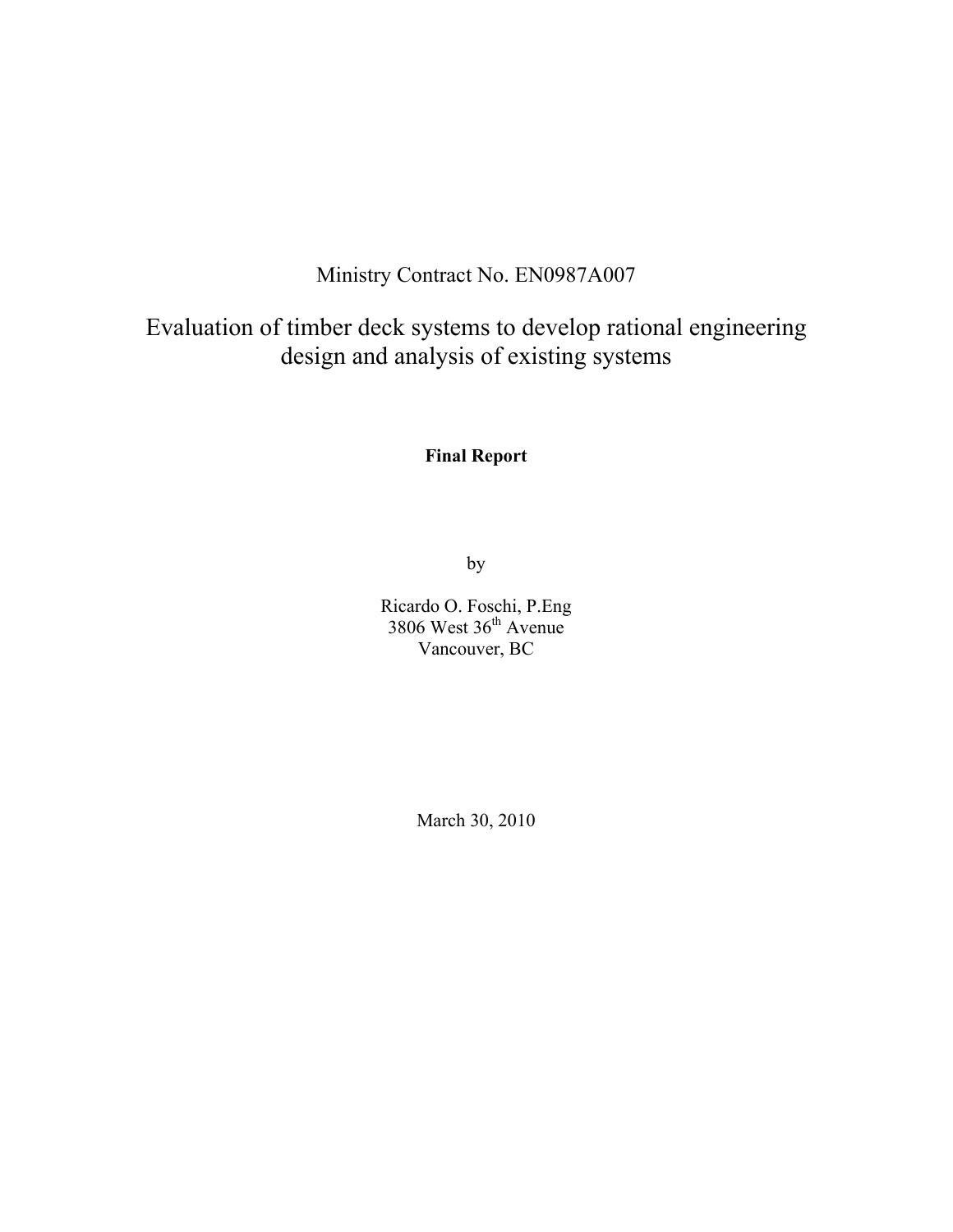### Ministry Contract No. EN0987A007

# Evaluation of timber deck systems to develop rational engineering design and analysis of existing systems

#### **Final Report**

#### Ricardo O. Foschi, P.Eng

March 30, 2010

### **1. Summary**

The province of British Columbia is encouraging the expanded use of wood in structures, and the forest industry is particularly interested in the utilization of timbers in bridge applications.

The **objective** of this study is an evaluation of the performance wood decks as applied to British Columbia bridges, and an assessment vis-à-vis the CSA-S6-00 bridge Code guidelines. As this bridge Code is a Limit States Design document, the evaluation is carried out using a full reliability analysis of timber decks in British Columbia bridges, independently from S6 recommendations. The bridges analyzed here consist of a timber deck over two main steel girders. The deck consists of timber ties, one (or two) wood plank layers on top of the ties, and guard rails on either side of the deck.

The reliability analysis requires the following inputs:

1) statistics for actual truck loadings in British Columbia,

2) a detailed structural modeling of the timber deck system,

3) timber strength and stiffness data from experimental tests on relevant BC species, and

4) software to calculate the structural reliability.

This report refers to items 1) statistical representation of actual truck loadings, 2) the development of a detailed structural analysis model, and 4) the assessment of the structural reliability for existing bridge construction configurations.

Test data under Item 3 are not included in this Report, as an experimental program is planned to start after April 1, 2010. In the absence of such data, this Report includes bridge reliability assessments for different levels of timber strength and stiffness, thus providing information that can be used when actual data become available.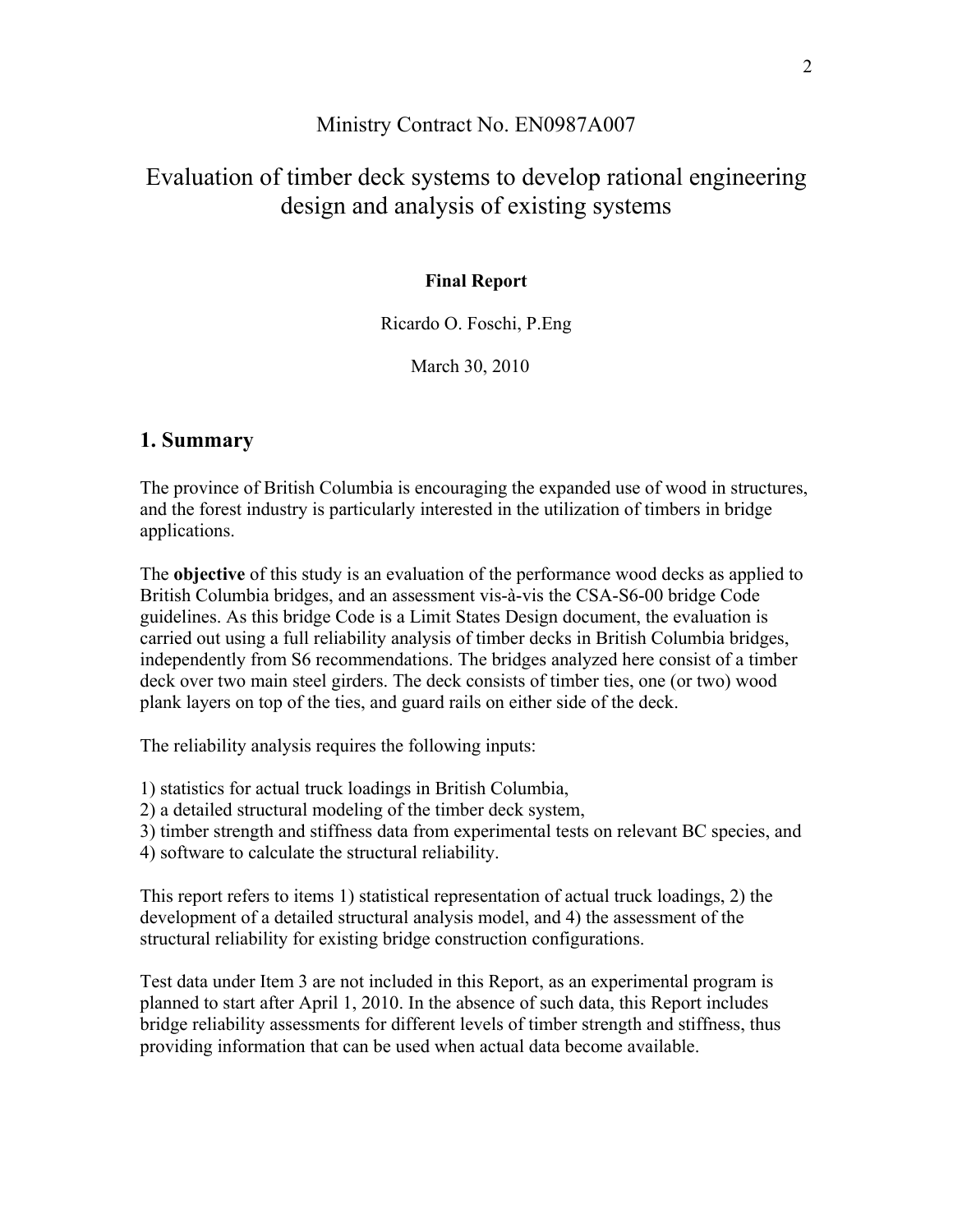Reliability levels are estimated for three failure modes: 1) bending failure of one tie, 2) shear failure of one tie and 3) failure in compression perpendicular to the grain at the tie supports provided by the steel girders.

The Report includes software for the analysis of the deck system, DECK, developed specially for this project.

As discussed in the Conclusions, BC bridges are sufficiently reliable regarding bending strength requirements. Checks using S6 design equations, when implying the contrary, probably reflect gaps in the calibration for that Code. Of the three limit states considered, shear strength appears to be the controlling mode. Compression perpendicular to the grain stresses appear to be the less likely mode of failure.

## **2. Truck loading data and their statistical representation.**

Truck loading information was taken from three previous reports submitted by Buckland and Taylor Ltd. to the Ministry of Forests (1/2003, 11/2003 and 10/2004). These reports analyzed data based on scale surveys of logging truck vehicles in British Columbia.

The weight surveys were conducted by the Forest Engineering Research Institute of Canada (FERIC). The data were obtained in two main phases. Phase I (1/2003) contained information on 1) logging trucks generally conforming to the description of L75 loading and operating in the Interior region of BC, and 2) off-highway logging trucks (L150-L165) operating in Coastal regions. The data also included axle weight distributions (including side to side variations). Phase II used a much more extensive amount of weight scale data for logging trucks operating in either the Interior or the Coastal regions of BC. These data were provided by forestry companies on a confidential basis, with hidden company names and operating locations. A Phase III (10/2004) added additional data for the Coastal region.

For the purpose of the present study, the data were **analyzed first** obtaining Cumulative Distribution Functions (CDF) for the total truck weight GVW, in each of the four following groups: L75 and L150-165 from Phase I, Interior and Coastal from Phase II. The additional coastal data from Phase III were added to the coastal information from Phase II.

All the coastal off-highway data corresponded to 5-axle trucks (as shown in Figures 1 through 3). All Interior data corresponded to 7-axle trucks (tri-axle drive/tri-axle trailer).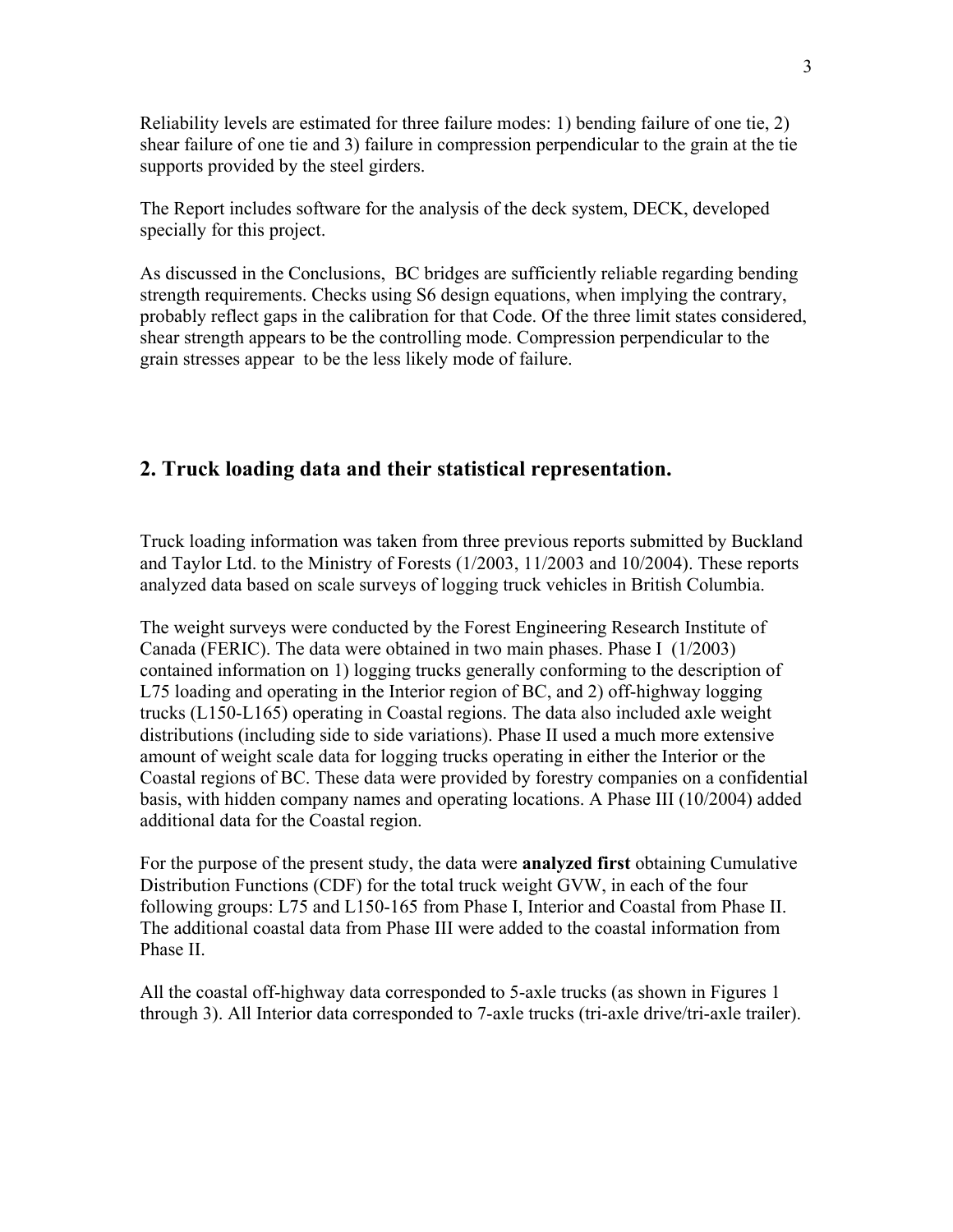



## L-150 (OFF HIGHWAY) GVW 136,090 kg

Figure 2



L-165 (OFF HIGHWAY) GVW 149,700 kg

Figure 3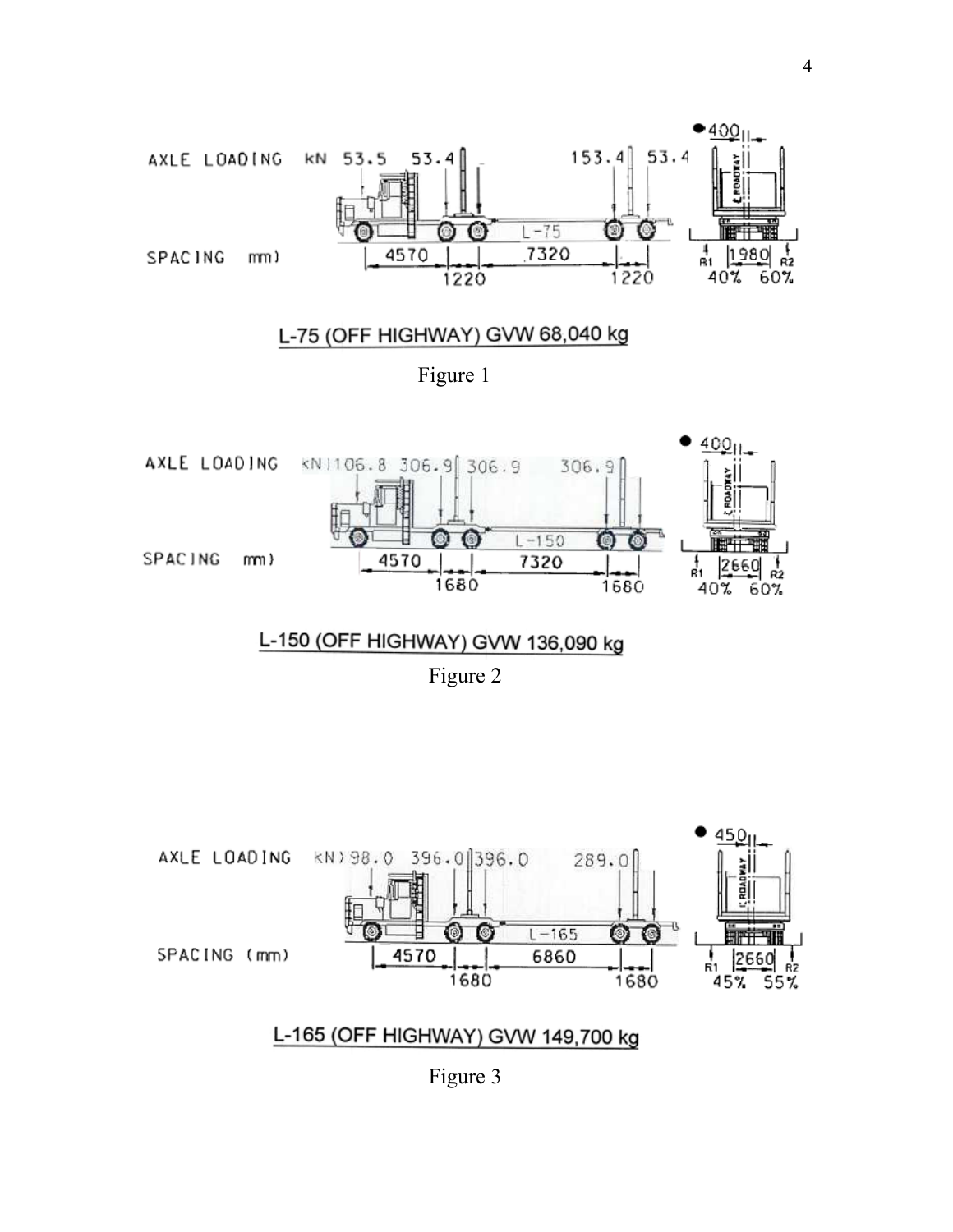The number of samples N in each of the four truck load groups, collected over a period of time, were, respectively,

 $N = 123$  for L75 (Phase I)  $N = 78$  for L150-165 (Phase I)  $N = 82036$  for Interior BC (Phase II)  $N = 14055$  for Coastal BC (Phase II + additional from Phase III)

Figure 4 includes the CDFs corresponding to each of the four groups. This Figure shows that the sample from the L75 group in Phase I (corresponding to the Interior region) is quite consistent with the more extensive sample for the Interior BC Region from Phase II.



Figure 4. Cumulative Distribution Functions for GVW

Figure 4 also shows the CDF from the L150-165 data in Phase I. The Coastal region data appear to contain two components, one consistent with L75 loading and another more consistent with the L150-165 data. This is clearly shown in Figure 5, following. The first graph in Figure 5 is a histogram of the Coastal BC data, clearly showing two clusters. The second graph in Figure 5 is the corresponding CDF, also shown in Figure 4.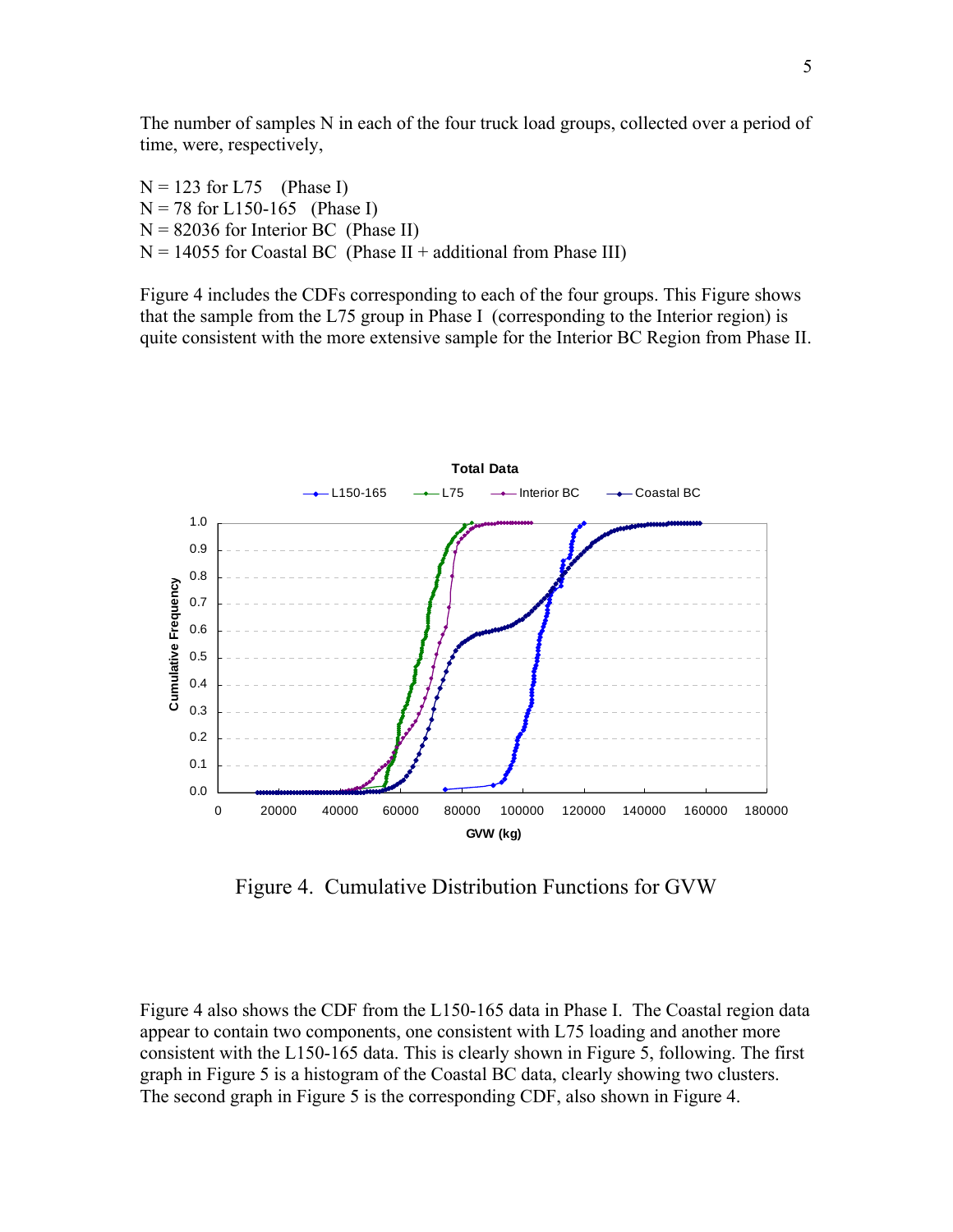



**Data From Coastal Region**



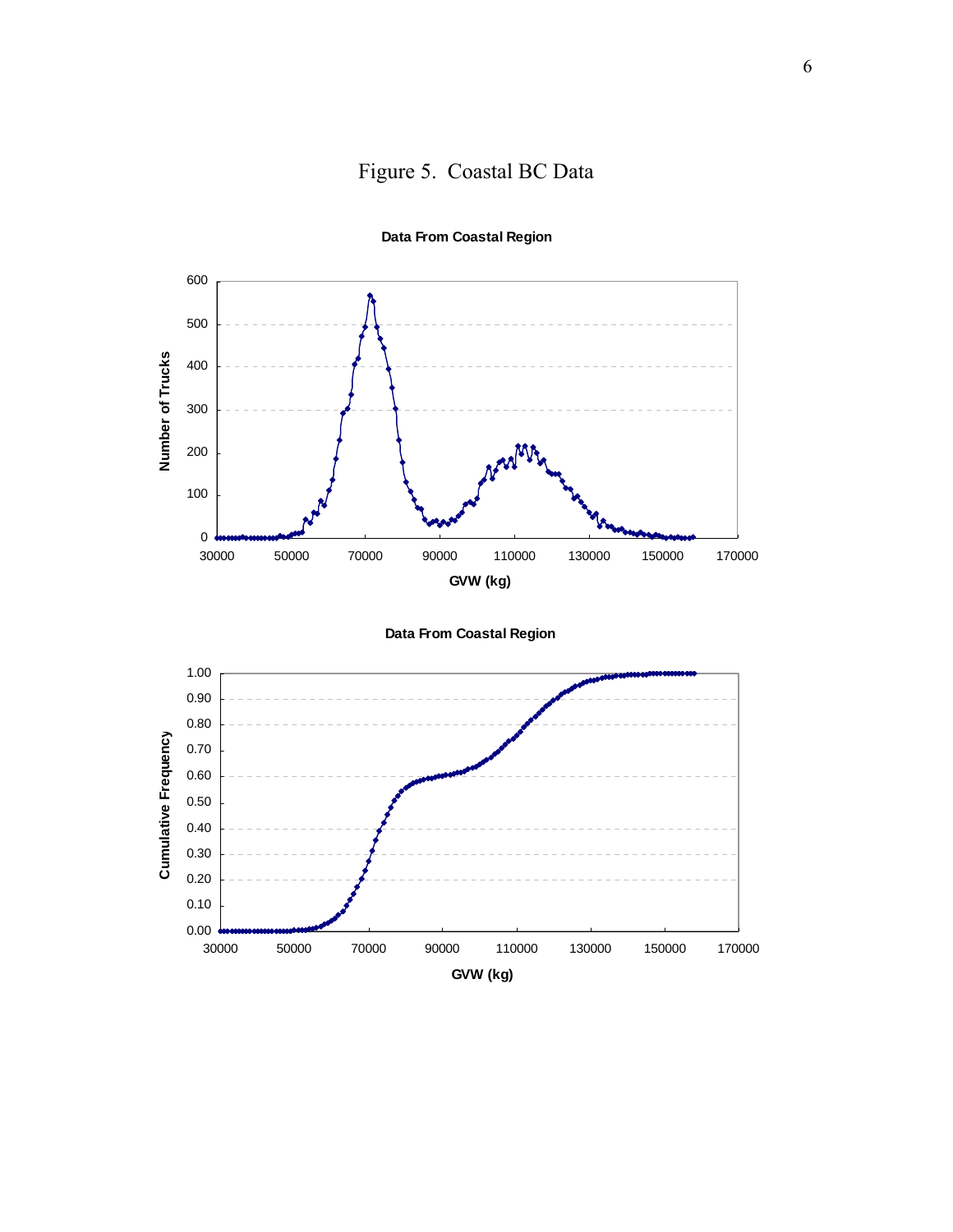For reliability studies, the CDF data need to be given a mathematical representation. In each of the four cases, three distribution functions were considered: Normal, Lognormal and Gumbel (Extreme type I). The corresponding goodness of fit obtained with each one is shown, for each of the four data groups, in Figures 6, 7, 8 and 9.



It appears from Figure 6 that, for the **L75** data, a good fit is achieved with any of the three distributions. For simplicity, the data can be represented with a *Normal distribution, with a mean value of 66,128 Kg , a standard deviation of 7,342 Kg and a corresponding coefficient of variation of 0.111 (11.1%).* 

Figure 7 shows the results for the **L150-165** category. It appears, again, that a good fit is achieved with any of the three distributions and, for simplicity, the data can be represented by a *Normal distribution, with a mean value of 105,264 Kg , a standard deviation of 7,700 Kg and a corresponding coefficient of variation of 0.073 (7.3%).*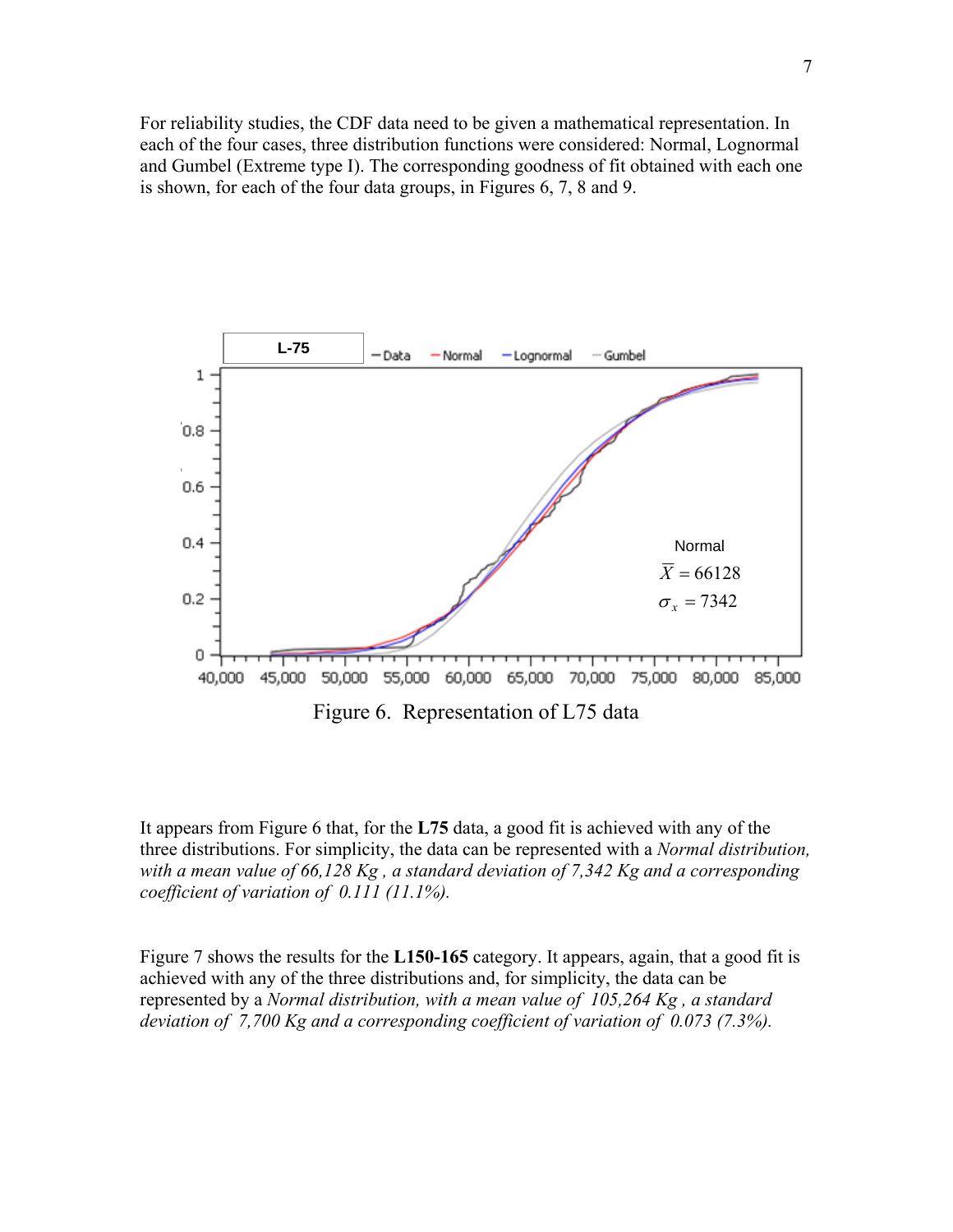

Figure 7. Representation of L150-165 data

The sample size in either Figure 6 or 7 is relatively small. On the other hand, Figures 8 and 9 correspond, respectively, to the much more extensive sample size in the Interior and Coastal BC categories.



Figure 8. Representation of Interior BC data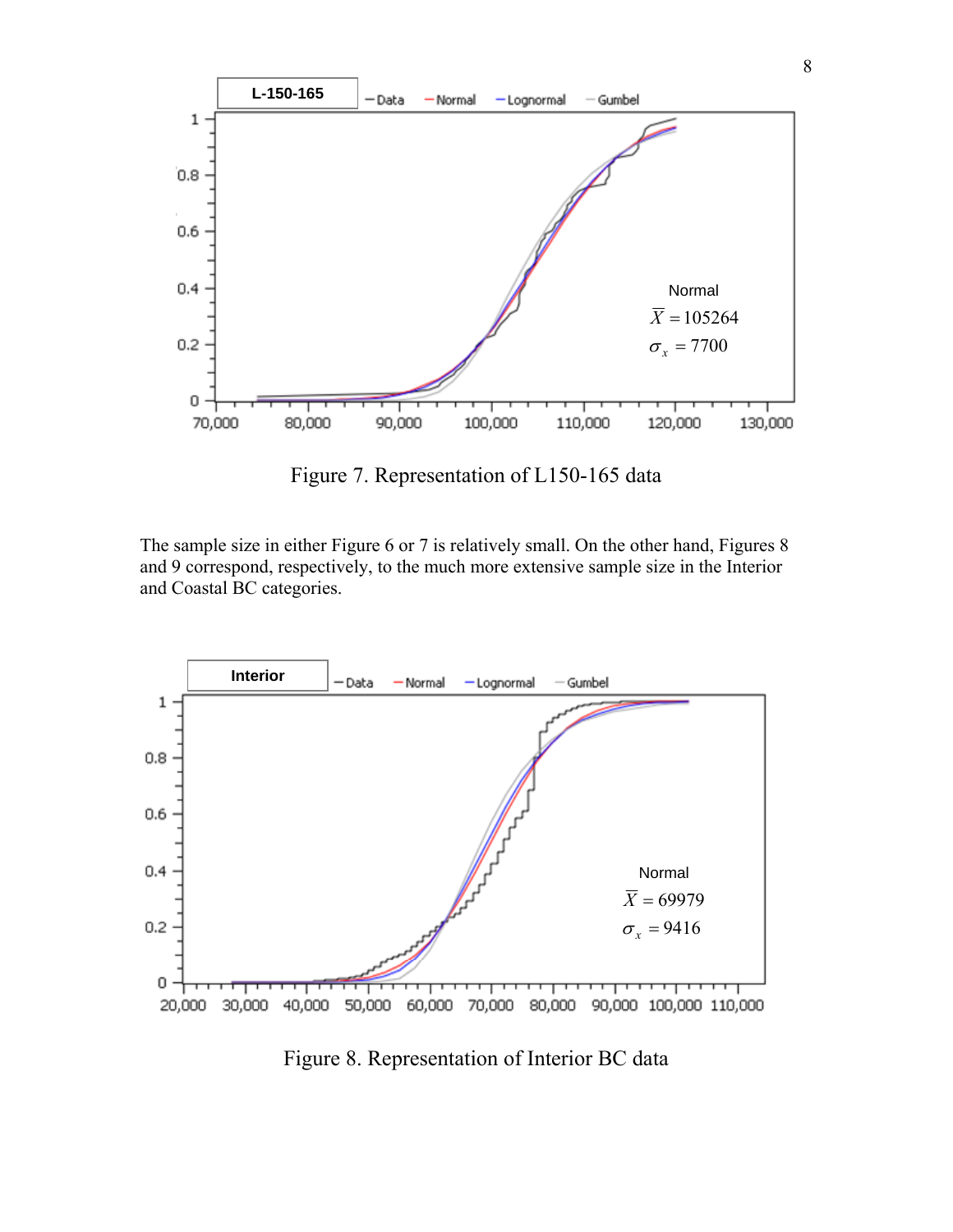Still, the goodness of fit achieved with either of the three distributions is quite similar, as shown in Figure 8, and the data for the **Interior BC** are reasonably represented by a *Normal distribution, with a mean of 69,979 Kg , a standard deviation of 9,416 Kg and a corresponding coefficient of variation of 0.135 (13.5%).* 

Figure 8 is consistent with the L75 data in Figure 6, but the database for Figure 8 is much more extensive, with the consequence of a somewhat higher mean value and coefficient of variation.

Finally, Figure 9 shows the results for the Coastal BC data.



Figure 9. Representation of Coastal BC data

Given the clustering shown in Figure 5, the goodness of fit when using a single distribution for the entire range is not as good as in the previous cases. Still, a reasonably good representation can be achieved for **Coastal BC** with a *Normal distribution, with a mean of 88,106 Kg, a standard deviation of 22,783 Kg and a corresponding coefficient of variation of 0.259 (25.9%).* 

A **second analysis** was carried out. It consisted of considering only three groups: one with all the available Interior data, a second with all available Coastal data for lighter trucks, and a third for all Coastal data for heavy trucks  $(GVW > 90,000 \text{ Kg})$ . These groups included off-highway as well as highway-legal data. The corresponding CDF distributions were obtained and are shown in Figures 10,11 and 12.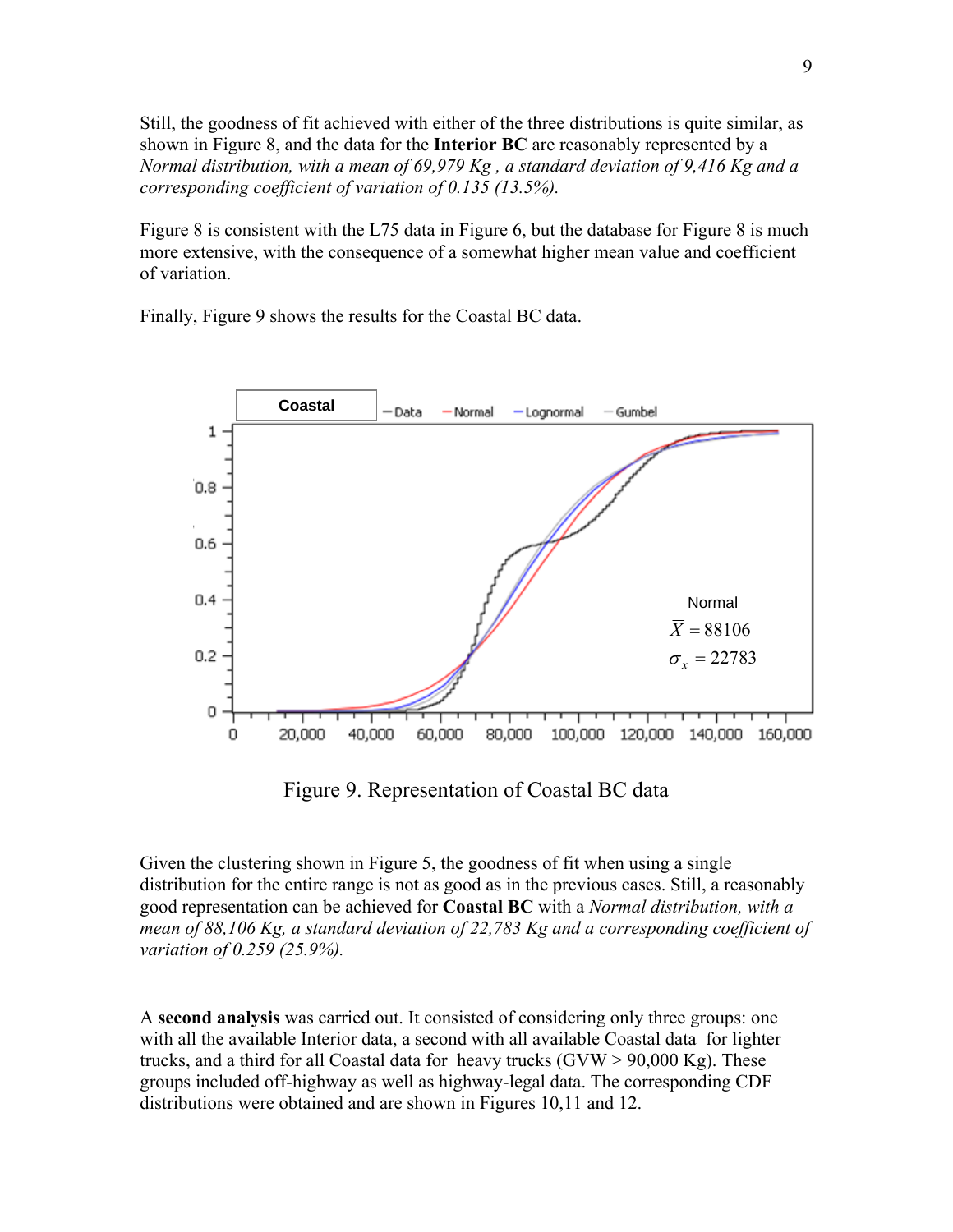

Figure 10. Interior data, 7- axle vehicles, Normal distribution representation



Figure 11. Coastal data, Lighter 7-axle vehicles, Normal distribution representation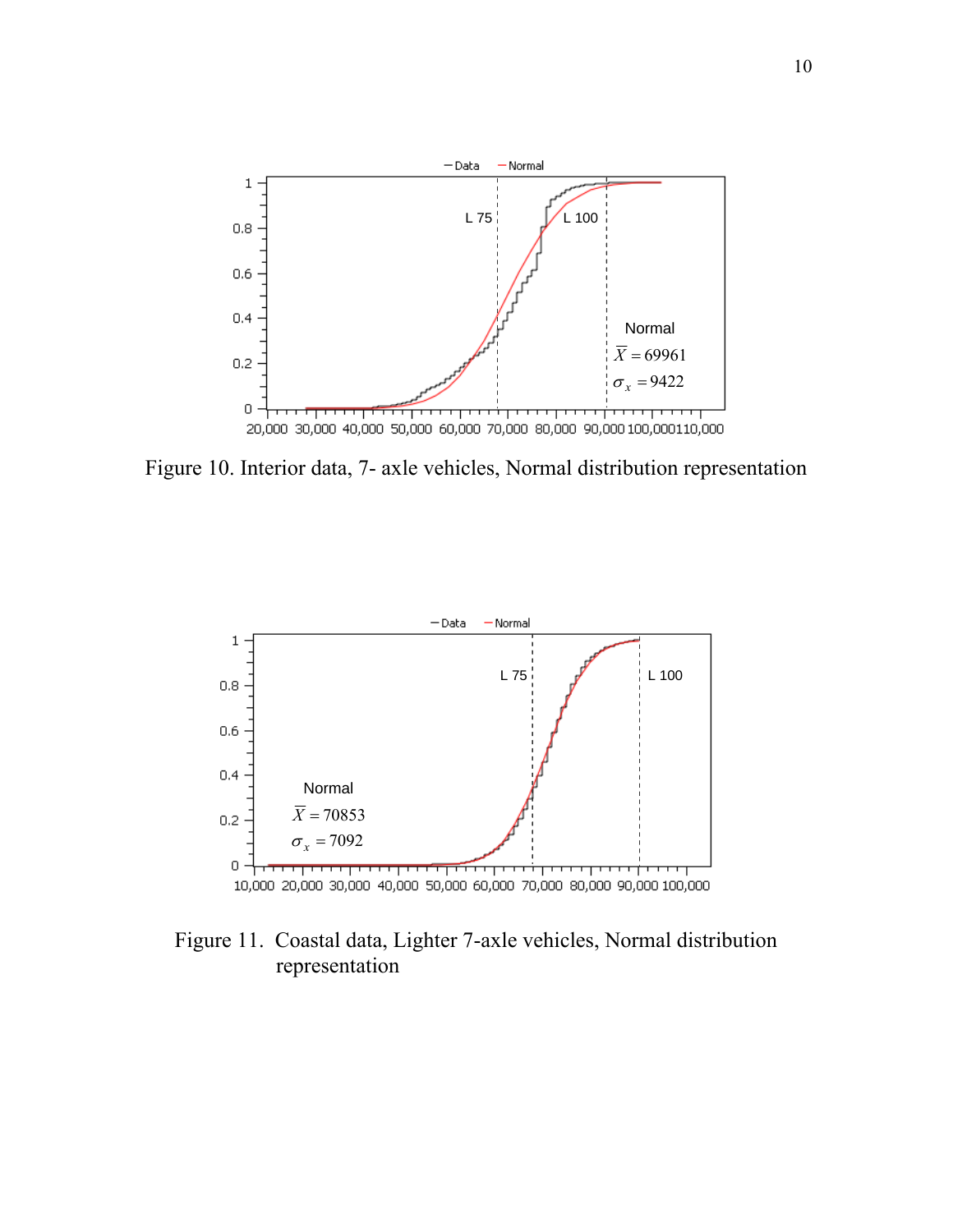

Figure 12. Coastal data, Heavy 5-axle vehicles, Normal distribution representation

It is apparent from a comparison of Figures 10 and 11 that the statistics for Interior and for the lighter Coastal trucks are very similar and that, for these cases, the L75 truck weight is exceeded with a probability of approximately 60%. On the other hand, the L100 truck weight is exceeded only with a small probability and can be considered an upper bound for these data.

Figure 12 corresponds to the heavier trucks in the Coast, or the second cluster in Figure 5. Figure 12 shows a very good representation using a Normal distribution, and that the L165 truck weight is exceeded with only a small probability and can be considered an upper bound for the data.

#### **In what follows, reliability analyses will use the Normal representations shown for the three cases in Figures 10, 11 and 12.**

The data from Phase I also allowed the determination of the axle weight distribution. The ratios of axle group to total load are quite consistent across the databases for L75 or L150-165, allowing the simplified calculation of the axle loads as a mean ratio multiplier of the random total truck load.

Table 1 shows the mean ratios (in %) for the Steer, Drive and Trailer trains, both for the left side and the right side of the truck survey data. The steer includes one axle, while the drive and trailer groups include, depending on the case, two axles or three axles.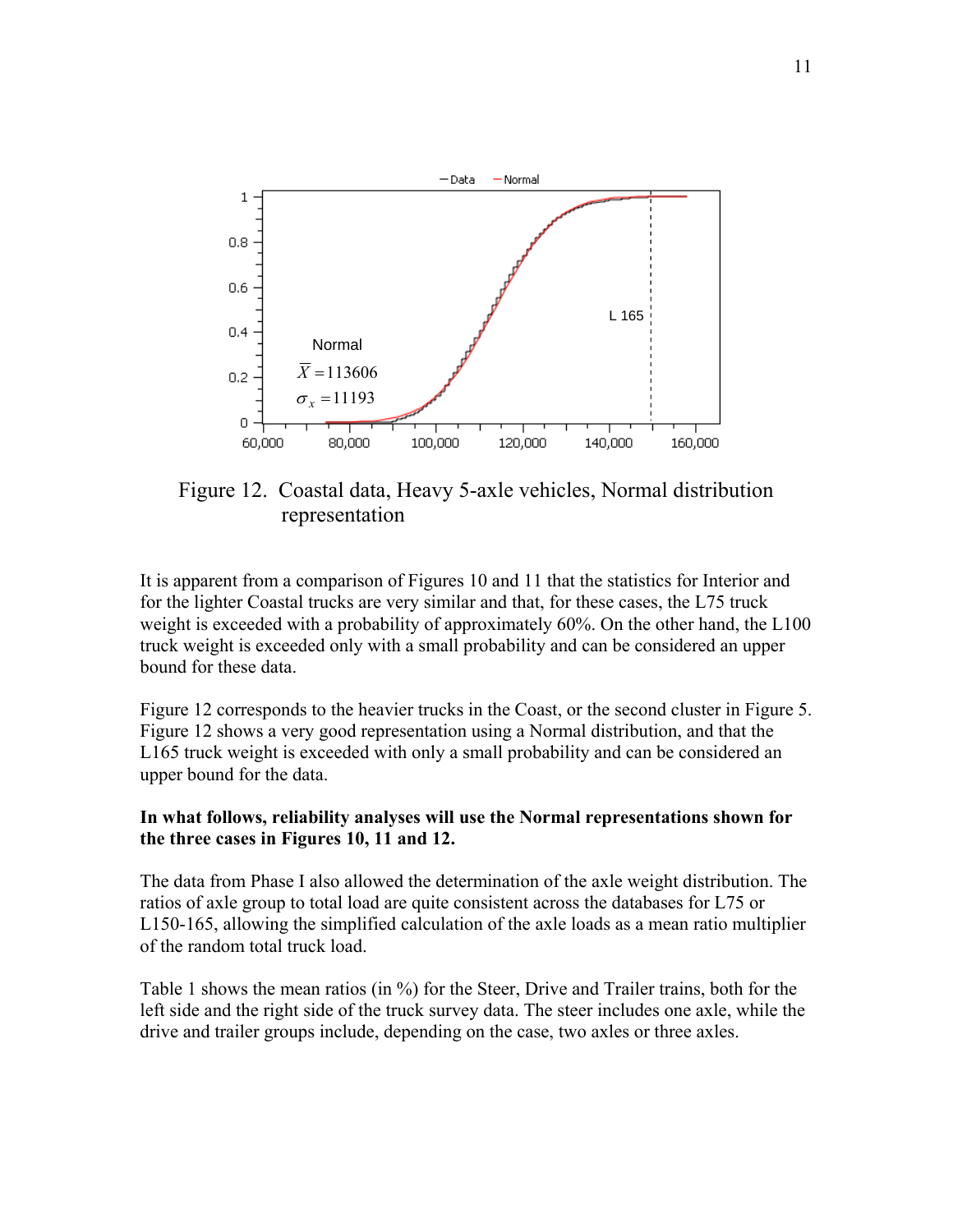|             | Left  |       |         |       | Right |       |         |       |
|-------------|-------|-------|---------|-------|-------|-------|---------|-------|
| L-75        | Steer | Drive | Trailer | Total | Steer | Drive | Trailer | Total |
|             | 5.3%  | 24.3% | 22.0%   | 51.6% | 5.1%  | 23.0% | 20.3%   | 48.4% |
|             |       |       |         |       |       |       |         |       |
|             |       |       |         |       |       |       |         |       |
|             | Left  |       |         | Right |       |       |         |       |
| $L-150-165$ | Steer | Drive | Trailer | Total | Steer | Drive | Trailer | Total |
|             | 5.2%  | 23.2% | 21.2%   | 49.6% | 5.4%  | 24.7% | 20.3%   | 50.4% |
|             |       |       |         |       |       |       |         |       |
|             |       |       |         |       |       |       |         |       |
| Average     | 5.3%  | 23.8% | 21.6%   | 50.6% | 5.2%  | 23.8% | 20.3%   | 49.4% |

Table 1. Weight distribution, mean values (% of GVW)

As shown in Table 1, it is possible to simplify the analysis by discounting the differences between the left and the right (unbalanced loads) and also the differences between the two types of trucks. Overall average values of the distribution coefficients are shown in the last line of Table 1. Previous analyses of wood decks have adopted an unbalanced distribution of 60%-40%, or a reduced unbalance of 55%-45%. The reliability analysis in this project utilizes the distribution coefficients obtained from the data shown in Table 1.

The left and right axle loads will be applied through tire footprints (or load patches). The width of the footprints will be as detailed in Phase I for L75 and L150-165 trucks, while the length of the footprints, in the longitudinal bridge direction, would be dependent on tire pressure and are assumed to be 0.30m for 7-axle trucks and 0.40m for heavier, 5-axle trucks.

For the structural and reliability analysis, the position of the complete truck will be determined by the random location x-y of a corner of the load patch for one of the steering tires, as shown in Figure 13. This random location will take into account the range of possible positions of the truck from side-to-side and along the bridge. The 5-axle truck includes a total of 10 load patches (2 for the steer, 4 each for the drive and trailer units). The 7-axle truck includes a total of 14 load patches (2 for the steer, 6 for each of the drive and trailer units). Given x and y, the position of each load patch is automatically determined by the separation distances between the axles and the tire groups.



Figure 13. Load patch and coordinate system for its location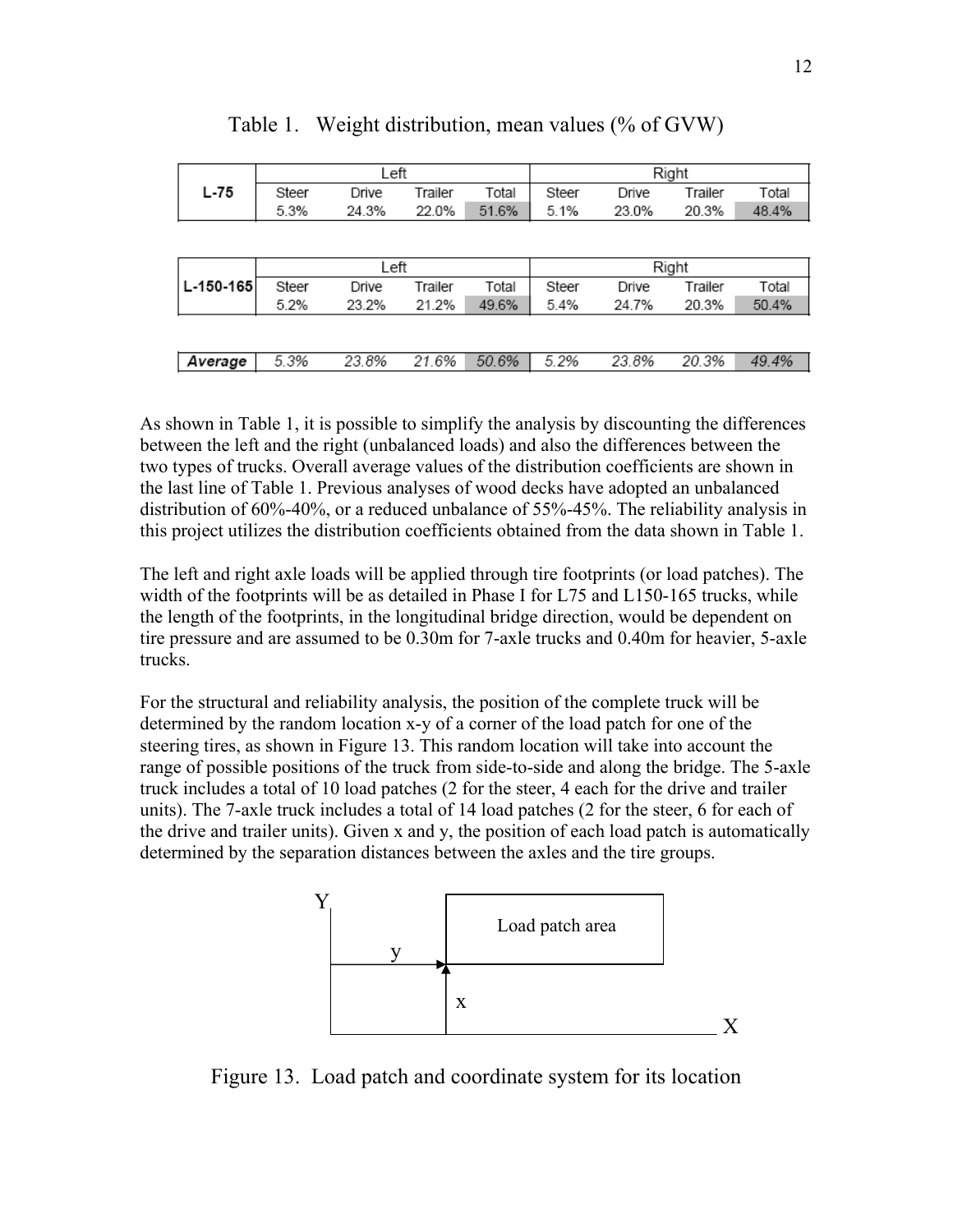## **3. The structural analysis model**

The wood deck system consists of timber ties, perpendicular to the main steel girders, and wooden planks running perpendicular to the ties. Up to two sets of planks may be used: deck planks resting on the ties, and running planks for the road surface.

Figures 14 and 15 show a schematic of the system. The ties are supported by steel girders and span a distance  $\Delta$ , with cantilever sections of length  $\Delta_C$ . The tie spacing is S, and their cross-sectional dimensions are B and H.

The deck and running planks have thickness T1 and T2. There are mechanical fasteners between the planks and between the deck planks and the ties.



Figure 14. Schematic arrangement of planks and ties in the wood deck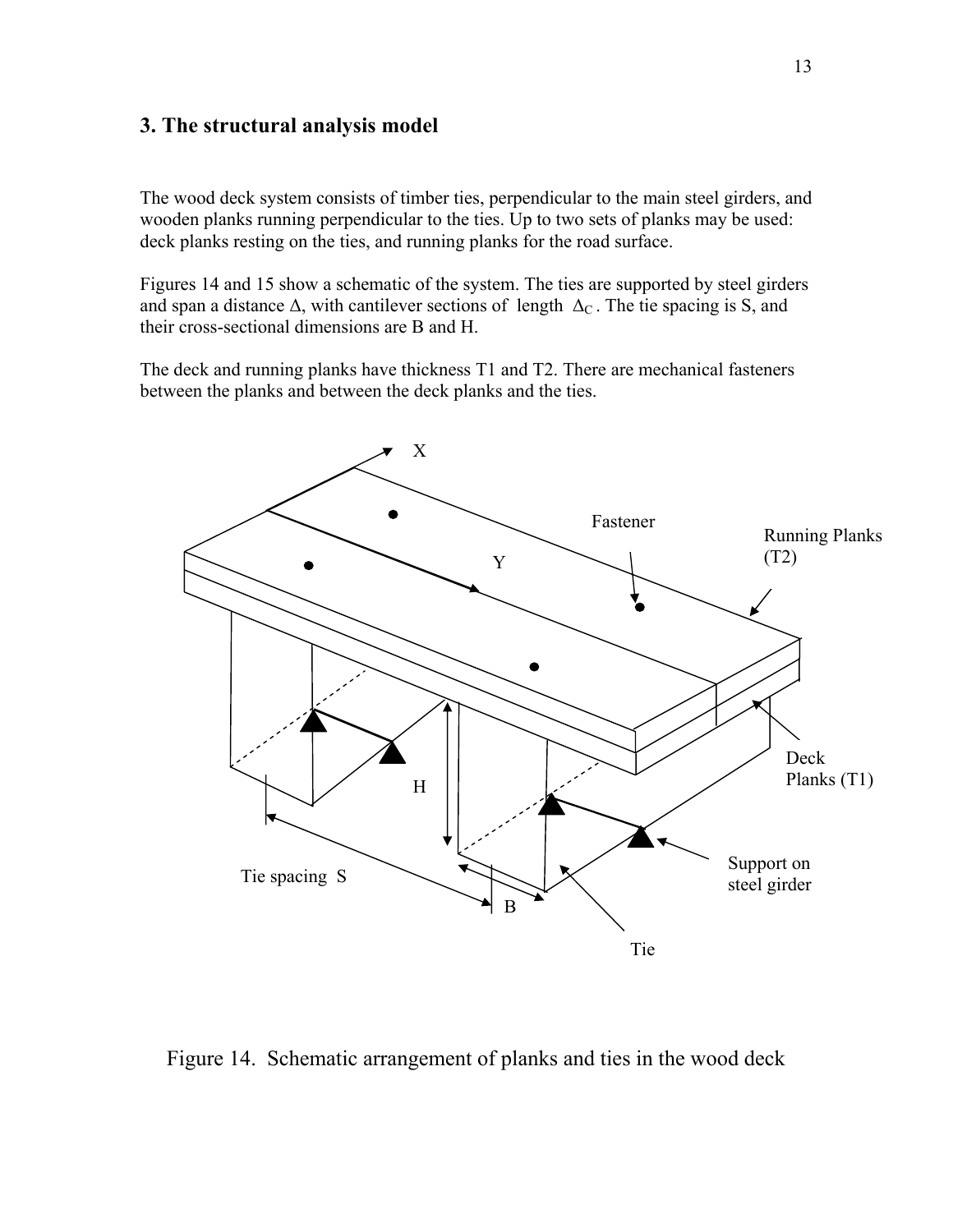

Figure 15. Tie spans and girder supports

The structure is modeled as beams (the ties), with a perpendicular plate of up to two layers (the planks). Under the transverse loads from the truck load patches, the deflection of the ties and the planks should also account for the influence of shear deformation. The planks form a plate with bending stiffness in one direction only (Y), with no stiffness in the perpendicular direction  $(X)$  and no torsional stiffness.

The modulus of elasticity E for each of the ties varies randomly between ties, but obey the same probability distribution. In general, the bending strength of a tie is positively correlated with its modulus of elasticity. Similarly, the modulus of elasticity E for the planks are random variables obeying corresponding probability distributions.

Each of the beams is modeled with a sequence of elements of length L, as shown in Figure 16. Within each element, the deflection  $w(x)$  is modeled with a cubic polynomial and, thus, the assumption includes four degrees of freedom per element: the deflection  $w_1$ and rotation  $\theta_1$  at node 1 of the element, and the deflection w<sub>2</sub> and rotation  $\theta_2$  at node 2.



Figure 16. Beam elements and degrees of freedom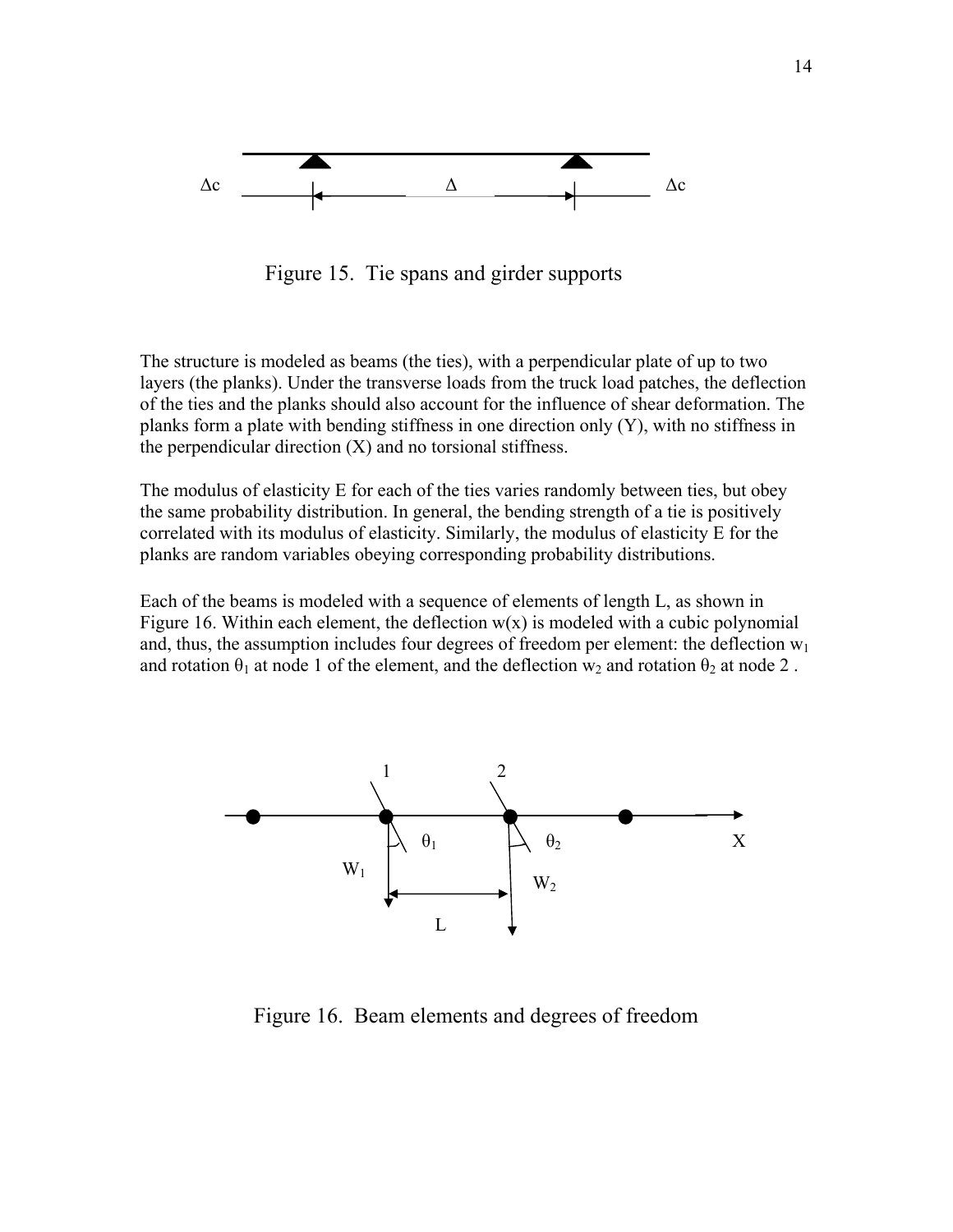Each tie is subdivided into 6 elements, corresponding to 7 nodes. Each of the cantilever sections  $\Delta_C$  contains one element, with 4 elements assigned to the main span  $\Delta$ . With 2 degrees of freedom per node, the total of degrees of freedom (unknowns) for the system is

$$
N_{DOF} = 14 N_T
$$
 [1]

nominal truck length of around 20m, the number of ties is adopted to be  $N_T = 50$ , and the number of unknowns (degrees of freedom) for the problem is, therefore,  $N_{DOF} = 700$ . in which  $N_T$  is the number of ties included in the system. As the spacing of the ties is approximately  $S = 0.40$ m in BC bridges, and since the model must account for a

The cubic polynomial for the beam deflections within an element is

$$
w(x) = \theta_1 \cdot \left(x + \frac{x^3}{L^2} - 2 \cdot \frac{x^2}{L}\right) + \omega_1 \cdot \left(1 - 3 \cdot \frac{x^2}{L^2} + 2 \cdot \frac{x^3}{L^3}\right) + \omega_2 \cdot \left(\frac{x^3}{L^2} - \frac{x^2}{L}\right) + \omega_2 \cdot \left(3 \cdot \frac{x^2}{L^2} - 2 \cdot \frac{x^3}{L^3}\right)
$$
 [2]

other hand, the deflections  $w(x, y)$  of the planks need to match the deflections of the beams they join, and, between these beams, the plank deflection is also assumed to be a ubic polynomial: c in which *L* is the element length and x varies, within the element, from 0 to *L*. On the

$$
w(x, y) = \theta_1 \cdot \left(x + \frac{x^3}{L^2} - 2 \cdot \frac{x^2}{L}\right) \cdot \left(1 - 3 \cdot \frac{y^2}{s^2} + 2 \cdot \frac{y^3}{s^3}\right) + \omega_1 \cdot \left(1 - 3 \cdot \frac{x^2}{L^2} + 2 \cdot \frac{x^3}{L^3}\right) \cdot \left(1 - 3 \cdot \frac{y^2}{s^2} + 2 \cdot \frac{y^3}{s^3}\right) + \theta_2 \cdot \left(\frac{x^3}{L^2} - \frac{x^2}{L}\right) \cdot \left(1 - 3 \cdot \frac{y^2}{s^2} + 2 \cdot \frac{y^3}{s^3}\right) + \omega_2 \cdot \left(3 \cdot \frac{x^2}{L^2} - 2 \cdot \frac{x^3}{L^3}\right) \cdot \left(1 - 3 \cdot \frac{y^2}{s^2} + 2 \cdot \frac{y^3}{s^3}\right) + \theta_3 \cdot \left(x + \frac{x^3}{L^2} - 2 \cdot \frac{x^2}{L}\right) \cdot \left(3 \cdot \frac{y^2}{s^2} - 2 \cdot \frac{y^3}{s^3}\right) + \omega_3 \cdot \left(1 - 3 \cdot \frac{x^2}{L^2} + 2 \cdot \frac{x^3}{L^3}\right) \cdot \left(3 \cdot \frac{y^2}{s^2} - 2 \cdot \frac{y^3}{s^3}\right) \quad [3] + \theta_4 \cdot \left(\frac{x^3}{L^2} - \frac{x^2}{L}\right) \cdot \left(3 \cdot \frac{y^2}{s^2} - 2 \cdot \frac{y^3}{s^3}\right) + \omega_4 \cdot \left(3 \cdot \frac{x^2}{L^2} - 2 \cdot \frac{x^3}{L^3}\right) \cdot \left(3 \cdot \frac{y^2}{s^2} - 2 \cdot \frac{y^3}{s^3}\right)
$$

in which s is the spacing between ties. With this assumption, the deflections in the planks are only functions of the degrees of freedom of the beam elements they join, and no additional degrees of freedom are introduced.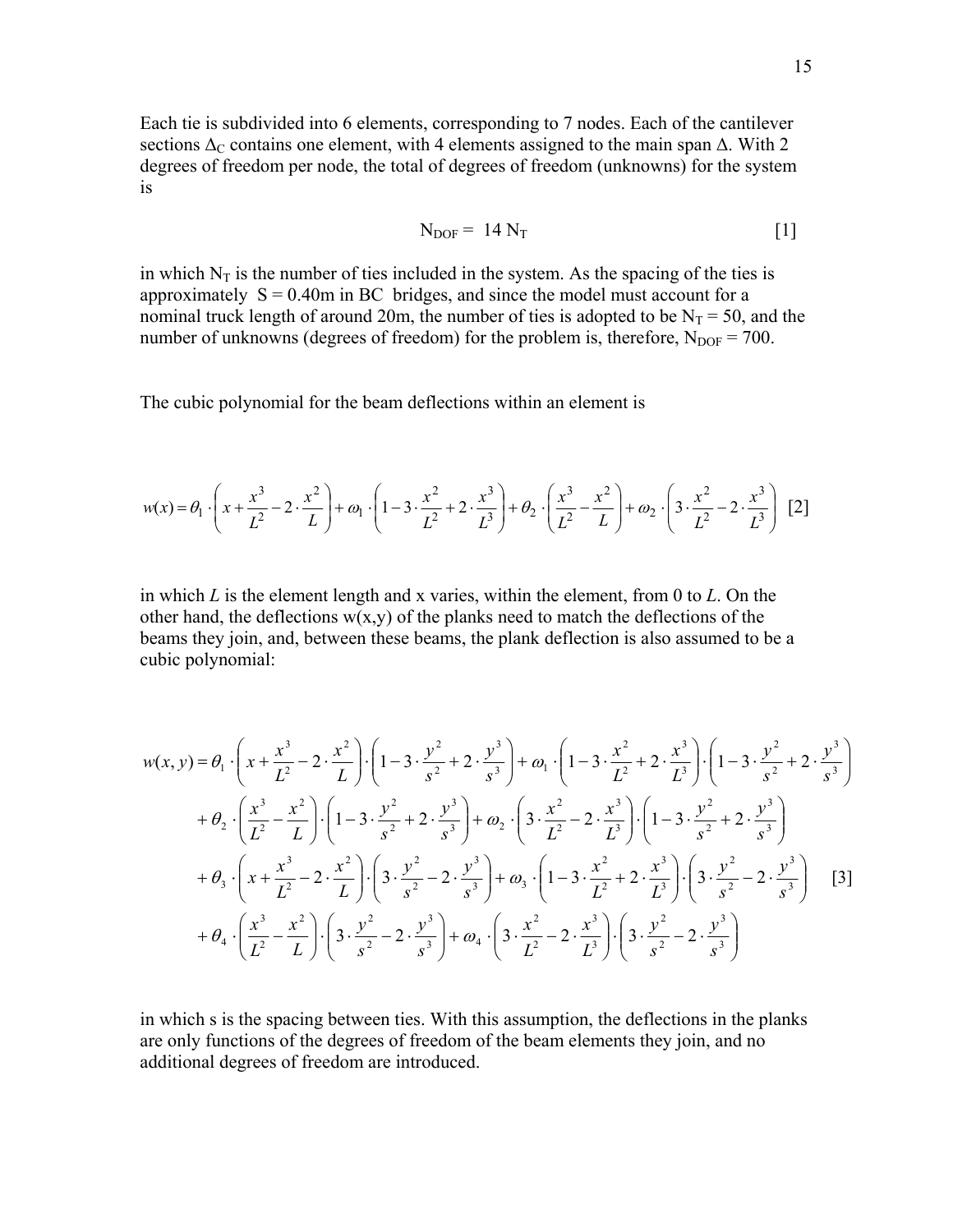Using these polynomial shape functions, the stiffness matrices corresponding to the tie (beam elements) and to the plates (planks) are obtained.

For each element of each tie, the stiffness matrix  $\boldsymbol{K}$  is a 4x4 matrix as follows:

$$
K = 2 \frac{EI}{L(1+g)}
$$

$$
\begin{bmatrix} 2 \cdot (1+0.25 g) & \frac{3}{L} & (1-0.5 g) & -\frac{3}{L} \\ \frac{6}{L^2} & \frac{3}{L} & -\frac{6}{L^2} \\ 2 \cdot (1+0.25 g) & -\frac{3}{L} \\ \text{sym} & \frac{6}{L^2} \end{bmatrix}
$$
 [4]

 which E is the modulus of elasticity for the wood in the tie, and I is the moment of in inertia of the cross-section: B  $H^3/12$ . The constant g introduces the contribution from shear deformation, and it is related to the shear modulus G:

$$
g_{beam} = 1.2 \frac{E}{G} \left(\frac{H}{L}\right)^2 \tag{5}
$$

wood is large (approximately 17) and the ties are relatively deep in relation to their span. Similarly, the assumed  $w(x, y)$  for the deflections within one layer of the planks, between the corresponding beam elements, is used to calculate the stiffness matrix  $(8x8)$ , [6] It is seen that shear deformations need to be taken into account, since the ratio E/G for

$$
K = \frac{E h^3}{420 \cdot s^3 \cdot (1+g)}
$$
\n
$$
= \frac{1}{200}
$$
\n
$$
x = \frac{1}{200}
$$
\n
$$
x = \frac{1}{200}
$$
\n
$$
x = \frac{1}{200}
$$
\n
$$
x = \frac{1}{200}
$$
\n
$$
x = \frac{1}{200}
$$
\n
$$
x = \frac{1}{200}
$$
\n
$$
x = \frac{1}{200}
$$
\n
$$
x = \frac{1}{200}
$$
\n
$$
x = \frac{1}{200}
$$
\n
$$
x = \frac{1}{200}
$$
\n
$$
x = \frac{1}{200}
$$
\n
$$
x = \frac{1}{200}
$$
\n
$$
x = \frac{1}{200}
$$
\n
$$
x = \frac{1}{200}
$$
\n
$$
x = \frac{1}{200}
$$
\n
$$
x = \frac{1}{200}
$$
\n
$$
x = \frac{1}{200}
$$
\n
$$
x = \frac{1}{200}
$$
\n
$$
x = \frac{1}{200}
$$
\n
$$
x = \frac{1}{200}
$$
\n
$$
x = \frac{1}{200}
$$
\n
$$
x = \frac{1}{200}
$$
\n
$$
x = \frac{1}{200}
$$
\n
$$
x = \frac{1}{200}
$$
\n
$$
x = \frac{1}{200}
$$
\n
$$
x = \frac{1}{200}
$$
\n
$$
x = \frac{1}{200}
$$
\n
$$
x = \frac{1}{200}
$$
\n
$$
x = \frac{1}{200}
$$
\n
$$
x = \frac{1}{200}
$$
\n
$$
x = \frac{1}{200}
$$
\n
$$
x = \frac{1}{200}
$$
\n
$$
x = \frac{1}{200}
$$
\n
$$
x = \frac{1}{200}
$$
\n
$$
x = \frac{1}{200}
$$
\n
$$
x = \frac{1
$$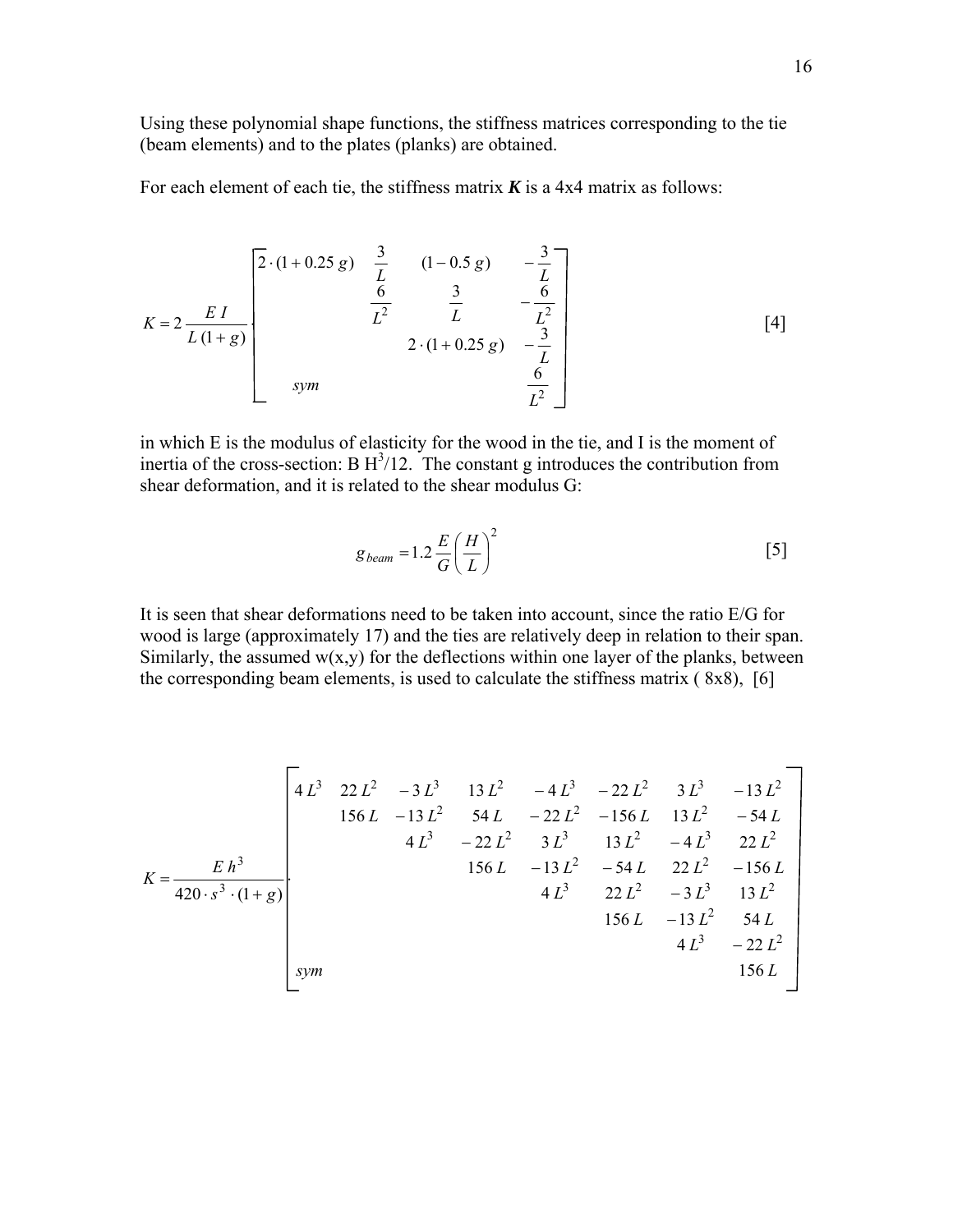in which E is the modulus of elasticity for the wood in the plank, *h* is the plank thickness  $(T1$  or  $T2$ ), s is the tie spacing, L is the beam element length, and g is the parameter that introduces the influence of shear deformations and the shear modulus G:

$$
g_{\text{plank}} = 1.2 \frac{E}{G} \left(\frac{h}{s}\right)^2 \tag{7}
$$

The matrices above, plus the one corresponding to the performance of the mechanical fasteners between ties and planks, and between the two layers of planks, are arranged into a global stiffness matrix  $K$ . The matrices contributed by the fasteners are not shown here system of equations for brevity. If the vector of unknowns is  $a$ , and the vector of load actions is  $R$ , then the

$$
K a = R \tag{8}
$$

the global load vector  *was completed and programmed into the accompanying software* DECK, so that the vector  $a$  (all the ties deflections and rotations) can be determined for calculated for each tie, and the overall maximum  $S_{bmax}$  for the deck is thus determined. is solved for *a***,** after the appropriate support conditions have been introduced. The load vector  $\vec{R}$  is obtained so as to be consistent with the position of the truck on the deck and with the deflection function used for the planks. The assembly of the global matrix *K* and any position of the truck on the deck and any distribution of modulus of elasticity E for the ties. Knowing the deflected shape of each of the ties, the maximum bending stress is

Similarly, the shear stresses  $\tau(x)$  are obtained along the tie coordinate x and, following Foschi and Barrett (1976), the equivalent Weibull shear stress  $\tau^*$  is calculated according to:

$$
\int\limits_V \tau^k dx = \tau^*
$$
 [9]

also specified in the S6 Bridge Code. The Weibull shear stress  $\tau^*$  is calculated for each tie and the overall maximum  $T_{\text{max}}$  for the deck is obtained.  $T_{\text{max}}$  is then used for comparisons Barrett, 1976). This shear formulation introduces the known size dependence of shear in which V indicates the volume of the tie. The distribution of the shear stresses  $\tau$  is assumed to be parabolic over the depth H of the tie. This procedure for shear stresses is against the benchmark shear strength of a unit volume under uniform shear (Foschi and strength in wood.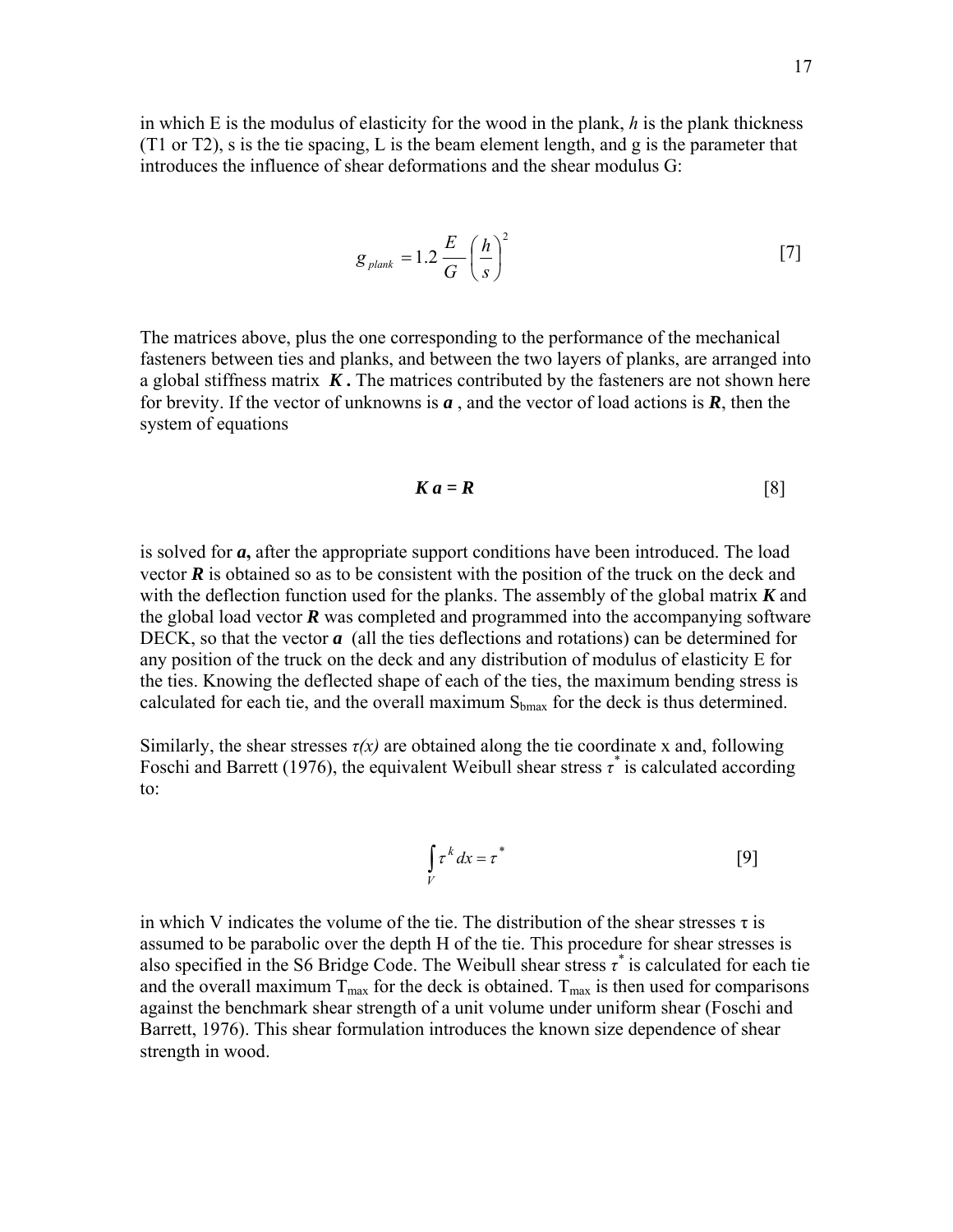The analysis also computes the support reactions for the ties bearing on the steel girders. The overall maximum reaction  $R_{\text{max}}$  is obtained and used in a comparison with the compression perpendicular to the grain capacity of the tie.

## **4. Structural Analysis, sample results**

### **N, symmetric loading**. **4.1 Example 1, one load patch, GVW = 1000 k**

1 plank, thickness = 0.10m and  $E = 10,000 \times 10^3$  kN/m<sup>2</sup> (DECK can accept two planks, but this example considers only one) Nail stiffness tie/plank =  $1,500$  kN/m, nail spacing 0.4m Applied load: One patch,  $0.40$ m x 1.60m, applied at x = 2.025m and y = 0.4m The program DECK was run for the following example: 50 ties, spaced 0.4m o.c. Tie dimensions 0.20m x 0.30m Cantilever span  $\Delta$ <sub>C</sub> = 0.9m, main span  $\Delta$  = 3.0m All ties with the same  $E = 10,000 \times 10^3$  kN/m<sup>2</sup>

The x-y location of the patch puts it on a symmetric position across the width of the deck.

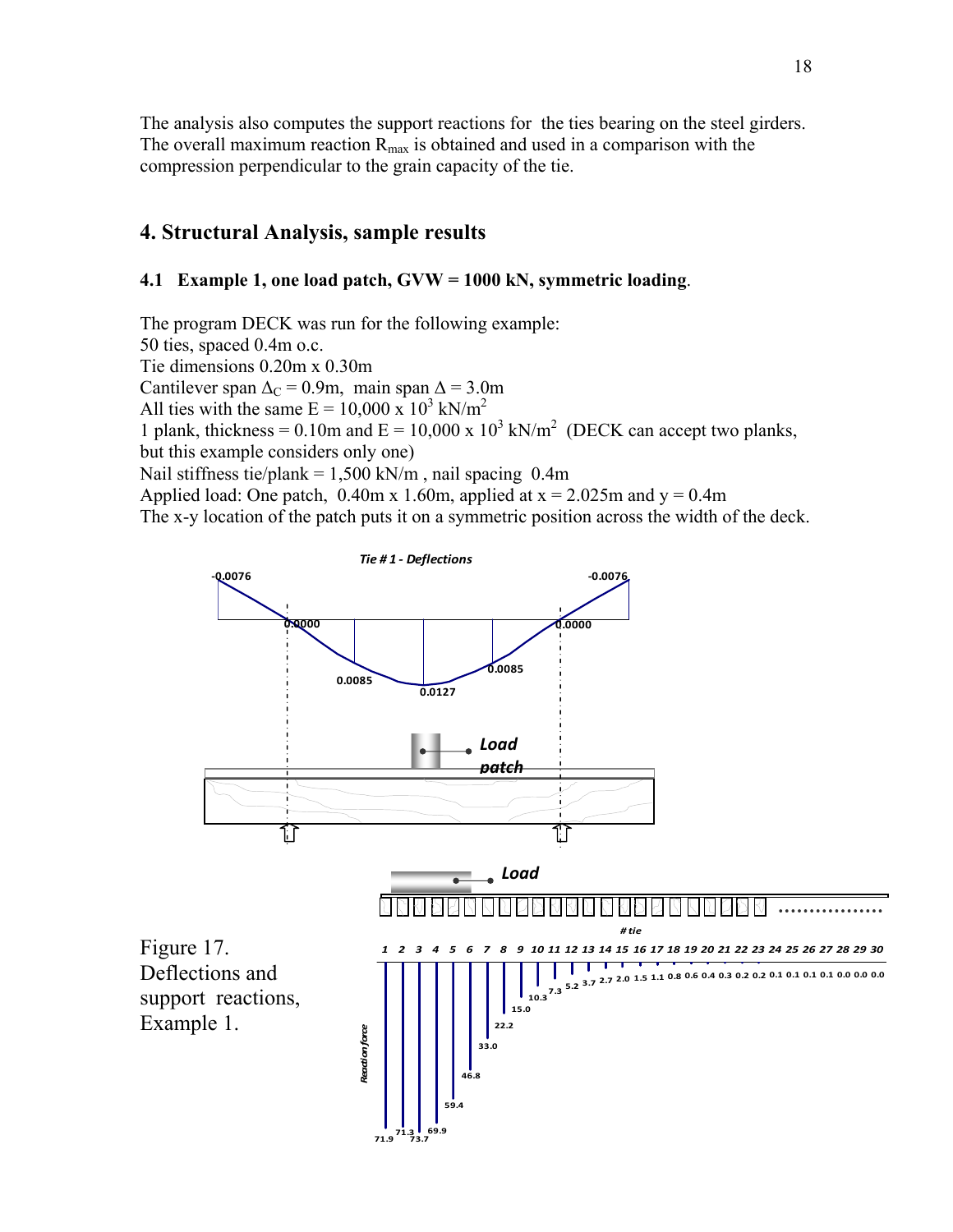Figure 17 indicates that the deflections from the DECK solution are symmetric, as spreads over several ties (the patch spans from tie  $#2$  to tie  $#6$ ), with significant load corresponds to the imposed patch loading. Further, the reactions show that the load sharing.

#### **4.2** Example No. 2, 5-axle truck, GVW = 100000kg (1000kN), not symmetric.

The program DECK was run for the following example:

 $y = 0.40$ m. This x-y location puts the truck in an un-symmetric position across the width of the deck. 50 ties, spaced 0.4m o.c. Tie dimensions 0.20m x 0.30m Cantilever span  $\Delta_C = 0.64$ m, main span  $\Delta = 3.6$ m All ties with the same  $E = 10,000 \times 10^3$  kN/m<sup>2</sup> 1 plank, thickness = 0.10m and  $E = 10,000 \times 10^3$  kN/m<sup>2</sup> Nail stiffness tie/plank =  $1,500$  kN/m, nail spacing 0.4m Applied load: 5-axle truck, 10 load patches. The dimensions of the patches for the steering axle are 0.33m x 0.40m, while those for the drive and the trailer are 0.77m x 0.40m. Referring to Figure 13, the coordinates of the front wheel patch are  $x = 1.47$ m and

The length of the deck segment with 50 ties  $\omega$  0.406m o.c. is 19.89m. The coordinates x limits are given by the truck touching the curbs) and  $0.0 \text{m} < y < 3.69 \text{m}$ , for the length of the truck to be contained within the segment. and y may be changed within the following allowable limits:  $0.0 \text{m} < x < 1.57 \text{m}$  (these

Figure 18 shows the un-symmetric deflection of one tie  $(\#1)$ , and Figure 19 the distribution of the reactions both for the less loaded and the more loaded bridge edge. The sum of all the reactions equals 1000 kN, the total GVW of the truck.

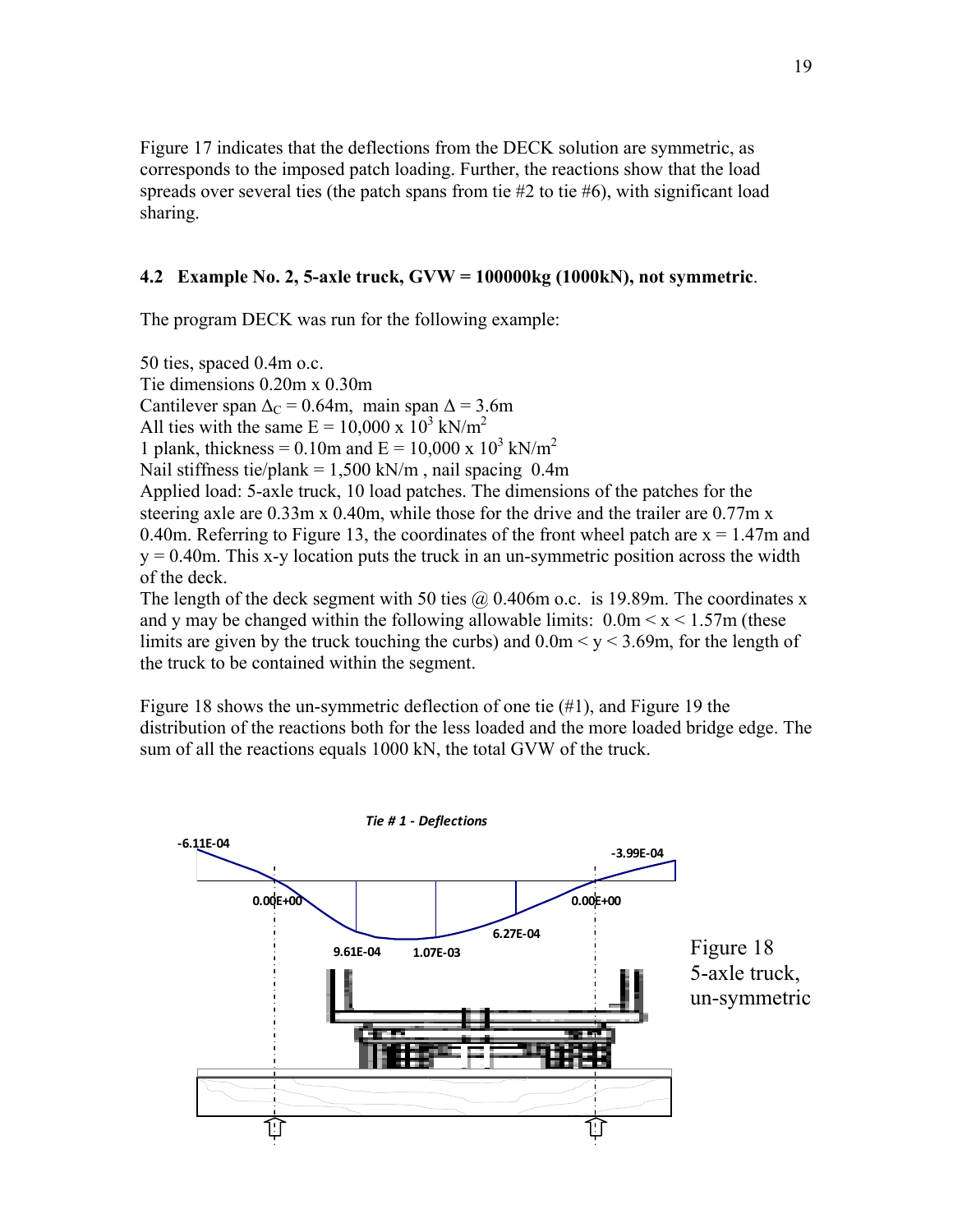

 Figure 19. 5-axle truck, GVW = 100000kg (1000kN), reactions for un-symmetric loading

Figure 19 shows that, as expected, the maximum reactions correspond approximately to the location of the axles. Furthermore, the analysis produced the following results:

Overall maximum bending stress  $S_{bmax} = 8.82 \text{ MPa} = 8820 \text{ kN/m}^2$ Overall maximum reaction  $R_{\text{max}} = 84.2 \text{ kN}$ Overall maximum tie deflection  $w_{max} = 0.002m$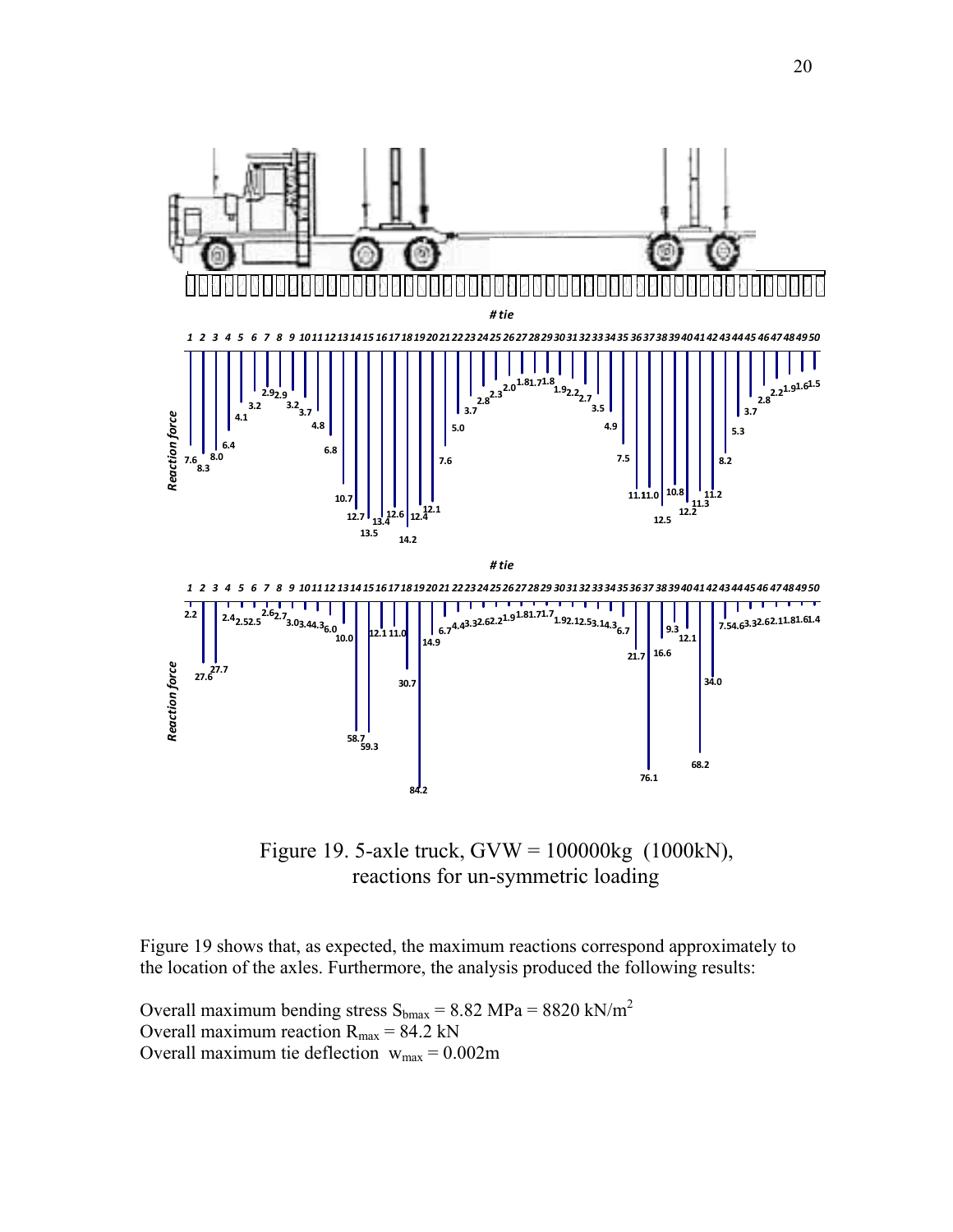The software DECK operates very quickly, even for this case of 10 patches and 50 ties (700 unknowns). The accuracy of the analysis has also been validated for trucks with 7 axles (or 14 load patches). The speed of the software is a requirement when implemented in the reliability analysis, as these calculations require repeated calls to the structural evaluation.

DECK produces an output file, DECK RESULTS, a sample of which is included as an Appendix at the end of this Report. For each tie, DECK RESULTS contains the deflections at each of the 7 nodes, the left and right reactions, the maximum bending stress and the Weibull shear stress  $\tau^*$ . Finally, a summary is shown for the results over the total number of ties. The Appendix shows a summary for 50 ties, although individual tie results, for brevity, are only shown up to tie No. 3.

# **5. Reliability Analysis**

The reliability analysis included consideration of 3 failure modes involving 56 different random variables.

#### **5.1 Random variables**

The 56 variables were:

- $X(1) X(50)$  the modulus of elasticity E for the ties. These were different variables but assumed to obey the same probability distribution. This was justified on the assumption that all ties would come from the same stock. The probability distribution chosen was a Lognormal.
- $X(51)$  the bending strength for the ties. This variable was assumed to obey a 2-parameter Weibull distribution, based on experience from testing dimension lumber in bending.
- $X(52)$  coordinate X for the location of the truck, assumed to be uniform between limits controlled by the distance between curbs and the overall width of the truck.
- $X(53)$  coordinate Y for the location of the truck along the bridge, also assumed to be uniform between the limits controlled by the length of the deck segment considered and the length of the truck.
- and 1000kN, the load used for the structural analysis. This variable, from  $X(54)$  the GVW of the truck, to be used with the ratio between the actual GVW Section 2 of this report, is taken to be Normally distributed.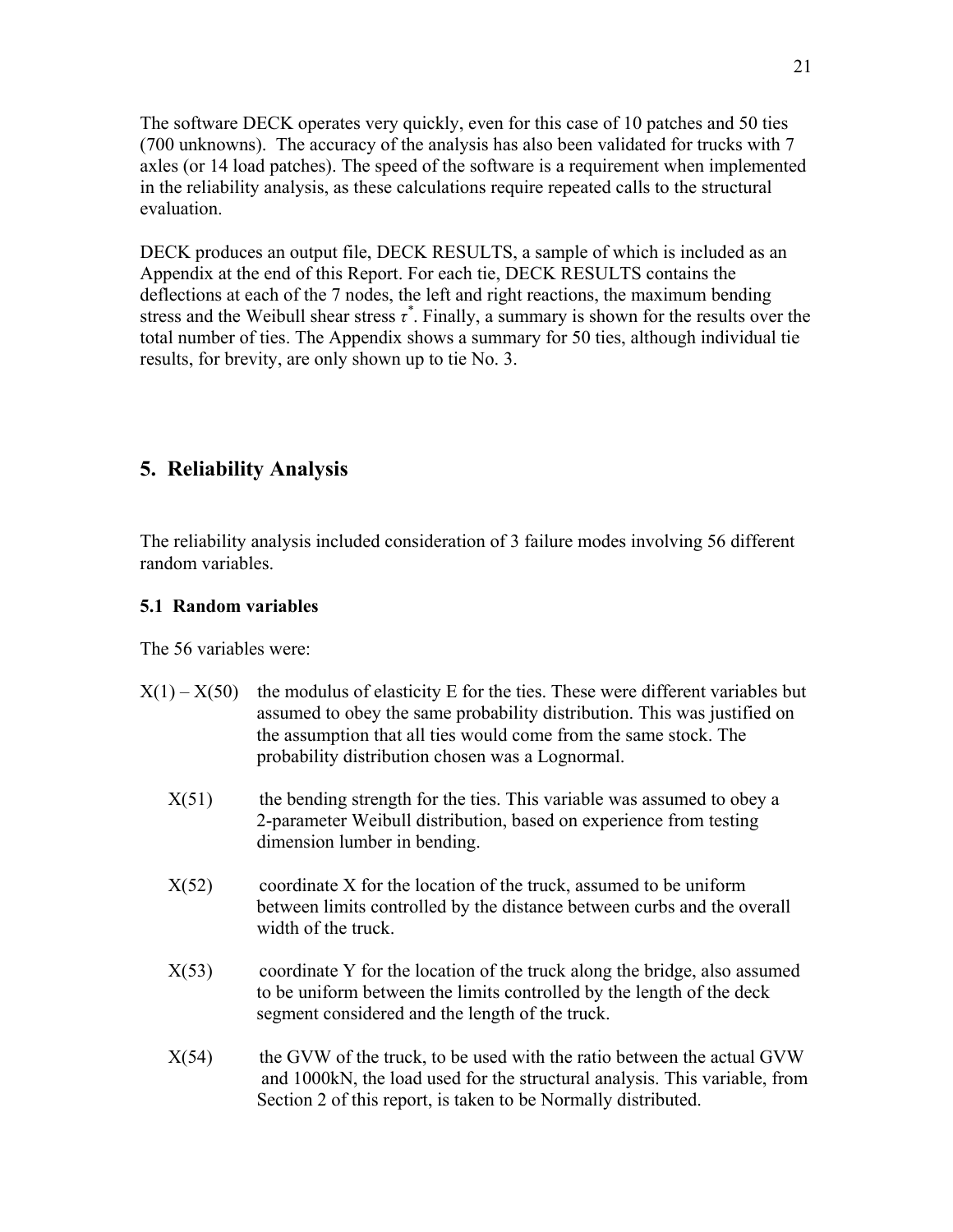- parameter of this distribution is  $m = 2,540$  kN/m<sup>2</sup>, with a shape parameter  $k = 5.3$ .  $X(55)$  the shear strength of the wood in the tie, given for a unit volume  $(1m<sup>3</sup>)$  under uniform shear. Following Foschi and Barrett (1976), this variable follows a 2-parameter Weibull distribution. For Douglas fir, the scale
- $X(56)$  the compression perpendicular strength of the wood in the tie (following published recommendations by Blass and Gorlacher (2004)). From these data, this variable is assumed Lognormally distributed, with a mean of  $3,000 \text{ kN/m}^2$  and a coefficient of variation of 20%.

#### **.2 Performance functions 5**

Three limit states or performance functions G were considered:

1. Bending failure:

$$
G = X(51) - (X(54)/1000.0) f_i S_{bmax}
$$
 [10]

in which  $S_{bmax}$  is the maximum overall bending stress from the structural analysis, using a GVW of 1000kN, and *fi* is an impact coefficient.

2. Shear failure:

$$
G = X(55) - (X(54)/1000.0) f_i \, \text{T}_{\text{max}} \tag{11}
$$

in which  $T_{\text{max}}$  is the maximum Weibull stress computed according to Eq.[9] using the results from the structural analysis.

2. Failure in compression perpendicular:

$$
G = X(56) A - (X(54)/1000.0) f_i R_{\text{max}}
$$
 [12]

In which  $R_{\text{max}}$  is the maximum overall support reaction from the structural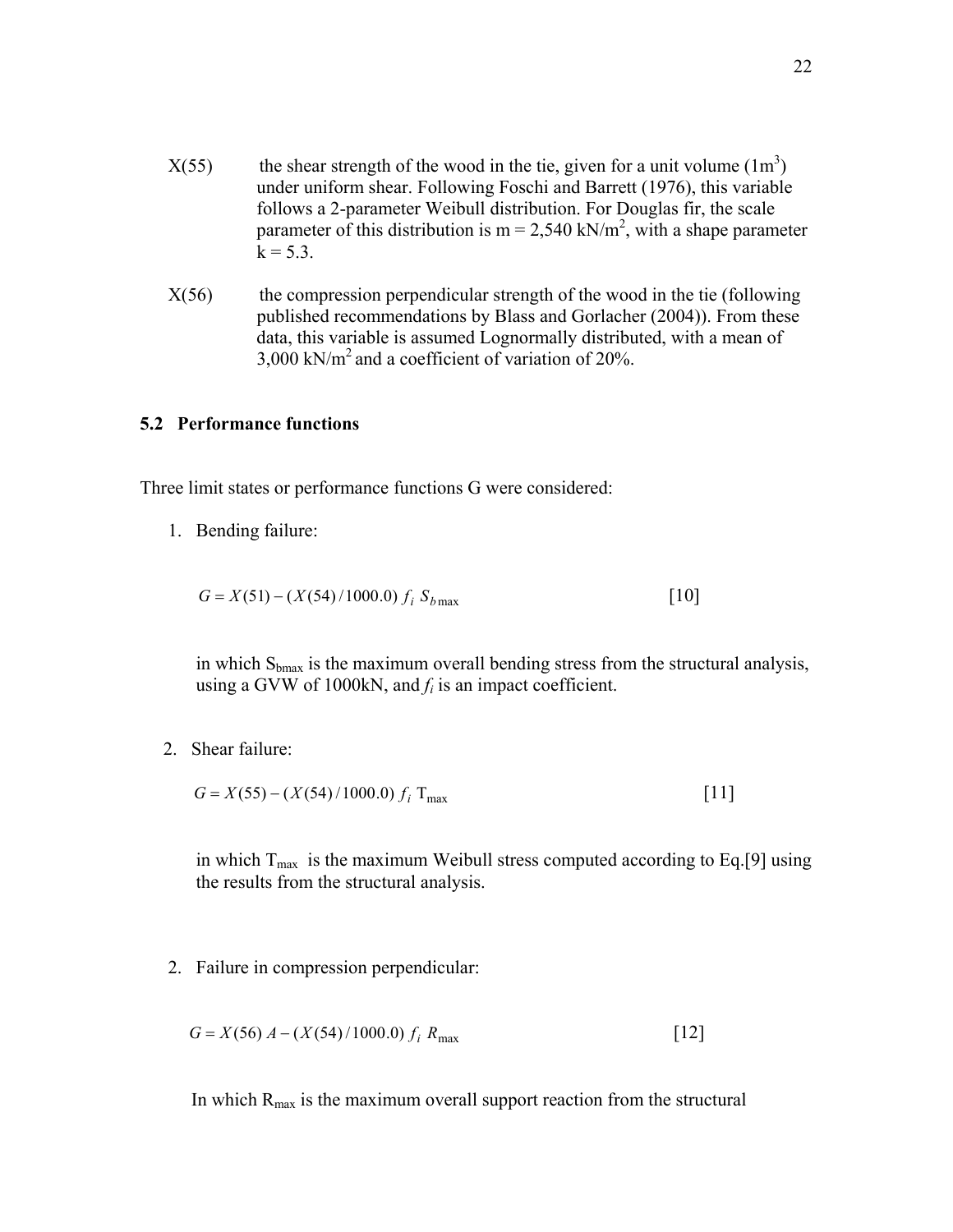analysis and A is the area of contact at the support (the product of tie width and girder flange width).

#### **5.2 Calculating the reliability index β for each limit state (or failure mode)**

The calculation of the reliability index  $\beta$  (and associated probability of failure) was carried out with an update of the general software RELAN (Foschi, 2010), into which the three performance functions from Section 5.1 were implemented. RELAN carried out the calculation of  $\beta$  first with FORM (First Order Reliability Method), and then, whenever not quickly converging, FORM was supplemented by Importance Sampling Simulation, with a sample size of 20000, to arrive at the results presented here.

likely to result in failure. For example, the methods finds out automatically the coordinates x and y giving the worst position of the truck. For each mode, the FORM algorithm finds out the combination of the variables most

As shown by the description of the random variables, the reliability software can work with a nonlinear combination of multiple variables, each with a different type of probability distribution. This capability is one of the differences between the present method and the one adopted in the calibration of the S6 Code.

#### **5.3 Reliability results**

Results were obtained for eight cases. Four of these used the Heavy Coastal, 5-axle truck data. The other four used the Interior 7-axle truck data.

For the **Coastal, heavy trucks**, the following deterministic or fixed parameters were used:

Tie spacing: 0.406m Tie main span: 3.60m Tie cantilever span: 0.64m Impact coefficient: 1.20 1 plank: thickness =  $0.10$ m (100mm x 300mm), E =  $10,000.0E+03$  kN/m<sup>2</sup> 50 ties 5 axles Tie dimensions: 0.25m x 0.30m Nails tie/plank : stiffness =  $2,600$  kN/m, spacing 0.30m o.c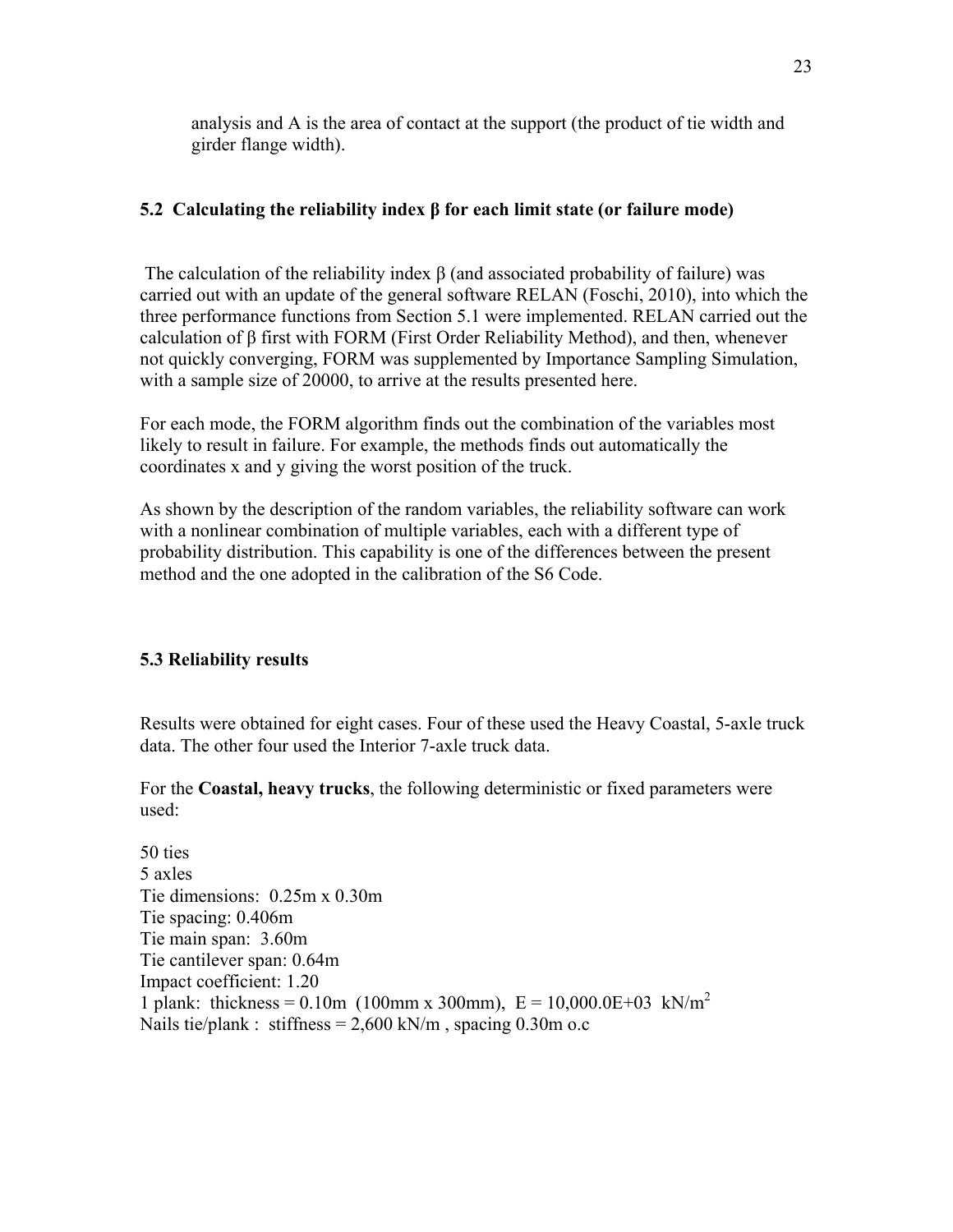For the **Interior trucks**, the following deterministic or fixed parameters were used:

Tie spacing: 0.406m Impact coefficient: 1.20 Nails tie/plank : stiffness =  $2,600$  kN/m, spacing 0.30m o.c 50 ties 7 axles Tie dimensions: 0.25m x 0.30m Tie main span: 3.0m Tie cantilever span: 0.65m 1 plank: thickness = 0.10m (100mm x 300mm),  $E = 10,000.0E + 03$  kN/m<sup>2</sup>

The impact coefficient  $f_i = 1.2$  is consistent with experimental and theoretical dynamic studies in BC wood bridges (Horyna et al., 2001).

For either the Coastal or the Interior case, *four categories of wood material properties* were considered and these are detailed in Table 2.

timbers. A testing report by Borg Madsen (1982) shows average modulus of elasticity for  $8''$  x 12" Douglas fir to be (with a small sample size) 1.97 x10<sup>6</sup> psi and 1.65 x 10<sup>6</sup> psi for, respectively, Select Structural and No. 1 grades. These values are equivalent to, respectively, 13,586 kN/m<sup>2</sup> and 11,379 kN/m<sup>2</sup>. The same report, for the same timbers, also shows  $5<sup>th</sup>$ -percentiles for the bending strength, with 4,730 psi for Select Structural and 3,670 psi for No. 1. These values are equivalent to, respectively, 32.62 and 25.3 MPa. Pending new data from the planned testing of timbers following this project, the values in Table 2 are used to estimate the range in the reliability indices  $\beta$  for different levels of mech anical properties. The values shown in Table 2 are consistent with the limited data range available for

| Category | Modulus of Elasticity E<br>(kN/m <sup>2</sup> )<br>Lognormal |        | Bending Strength $(kN/m2)$<br>2-P Weibull distribution |         |                       |  |
|----------|--------------------------------------------------------------|--------|--------------------------------------------------------|---------|-----------------------|--|
|          |                                                              |        |                                                        |         | $\zeta$ <sup>th</sup> |  |
|          | Mean                                                         | Cov(%) | Scale m                                                | Shape k | Percentile<br>(MPa)   |  |
|          | $10,000 \times 10^3$                                         | 15.0   | 50,000                                                 | 6.0     | 30.48                 |  |
| 2        | $12,000 \times 10^3$                                         | 15.0   | 50,000                                                 | 6.0     | 30.48                 |  |
| 3        | $12,000 \times 10^3$                                         | 15.0   | 65,000                                                 | 6.0     | 39.62                 |  |
|          | $14,000 \times 10^3$                                         | 15.0   | 80,000                                                 | 6.0     | 48.76                 |  |

#### **Table 2. Assumed wood mechanical properties**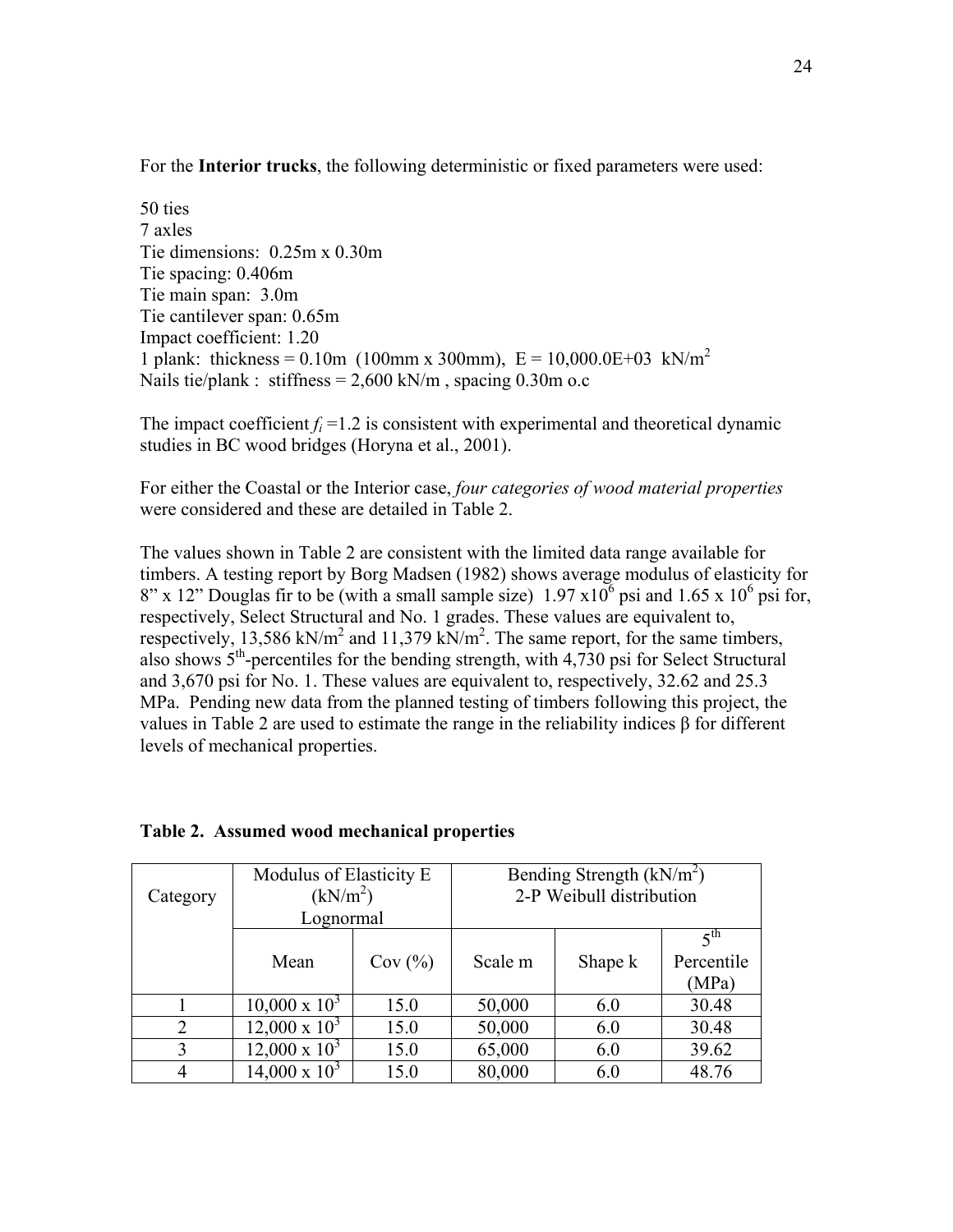Results for the reliability index β are listed in Tables 3 and 4.

| Category | Bending | Shear | Compression   |
|----------|---------|-------|---------------|
|          |         |       | perpendicular |
|          | 3.30    | 2.50  | 3.90          |
|          | 3.18    | 2.34  | 3.95          |
|          | 3.50    | 2.40  |               |
|          | 3.90    | 2.30  |               |

**Table 3. Reliability Indices β, Heavy Coastal Trucks, 5-axles** 

### **Table 4. Reliability Indices β, Interior Trucks, 7-axles**

| Category | <b>Bending</b> | Shear | Compression<br>perpendicular |
|----------|----------------|-------|------------------------------|
|          | 3.90           | 3.02  | 5.93                         |
|          | 3.80           | 2.91  | 5.85                         |
|          | 419            | 2.93  | 5.88                         |
|          | .40            | 2.90  |                              |

# **6. Conclusions**

This project has focused on the development of a structural analysis for the wood deck, coupling it with a reliability analysis under either heavy, coastal truck loads or lighter, interior trucks.

The reliability assessment considered three limit states (or failure modes) for the ties: perpendicular to the grain stresses due to bearing of the ties on the support girders failure by bending stresses, failure related to shear, and failure related to compression

Canadian Highway Bridge Code S6. Furthermore, lacking comprehensive data on timber The reliability assessment was made independently from recommendations from the strength, the analysis was done for four assumed categories of timber stiffness and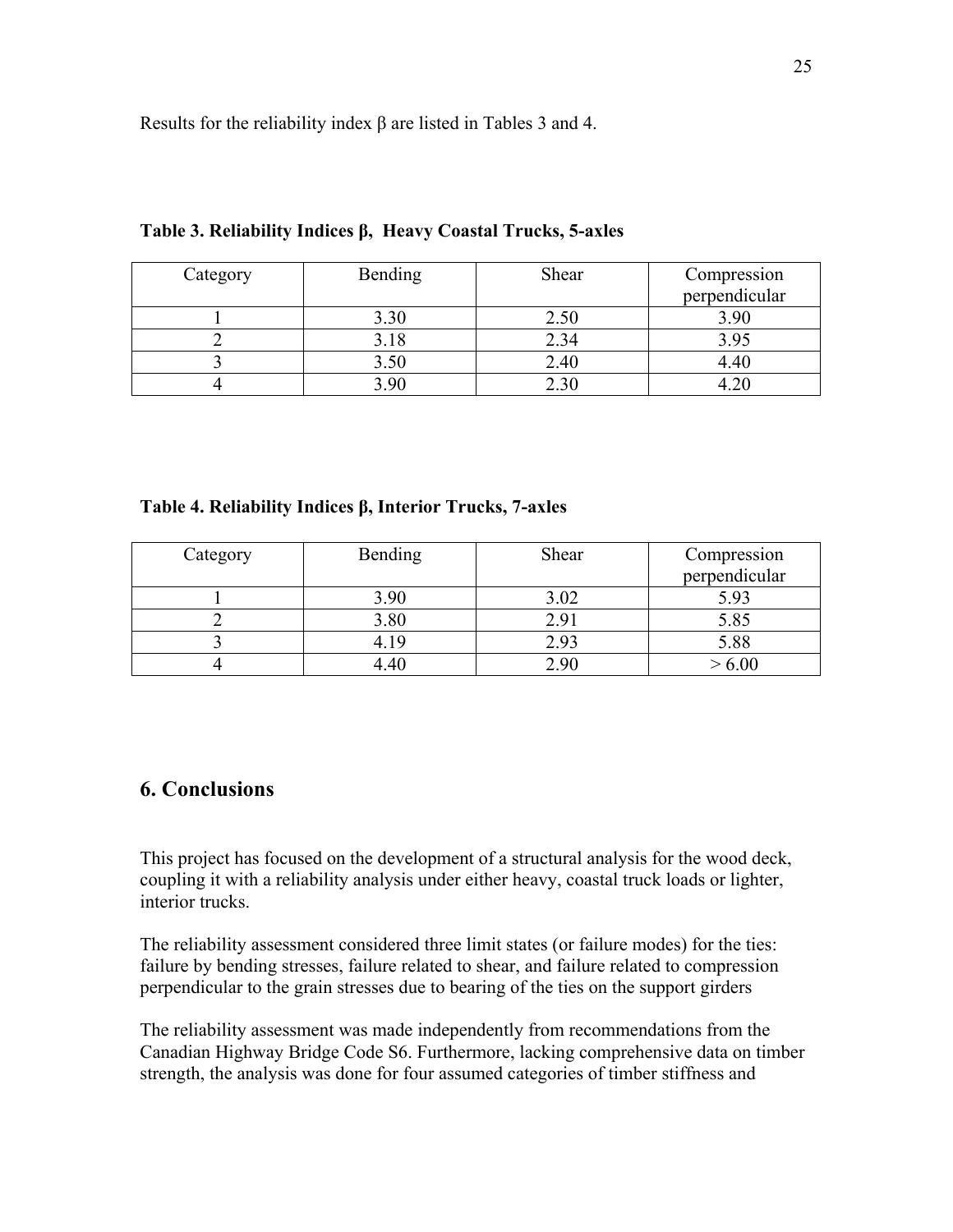strength, to provide background information on reliability when more definite timber da ta become available.

The timber data chosen are consistent with available experimental information. Thu s, the bending strength and stiffness categories were chosen to be consistent with the limited effects as detailed by Foschi and Barrett in 1976, a procedure which is already used in the timber data collected by Borg Madsen, at UBC, in 1982. Shear strength incorporated size Canadian Code CSA-086 for wood structures. Compression perpendicular to the grain data were taken from the literature (Blass, 2004), but the data show wide scatter depending on the testing configuration. Nevertheless, the values for compression perpendicular used in this report are a reasonable lower bound from the test results.

since the consequence of one tie failing does not imply the collapse of the entire deck. The reliabilities in the bending mode are consistent with the aims of S6, although the design checks implying the contrary probably reflect gaps in the calibration procedure for It can be concluded from Tables 3 and 4 that the reliability indices associated with the BC bridge configurations studied, under realistic (measured) truck loads, are satisfactory, comprehensive method used here for estimating reliability differs substantially from the simplified approach adopted in S6 (this makes it rather difficult to compare reliability results). On bending strength alone, BC bridges appear to be sufficiently reliable, and S6 that Code. The results from Tables 3 and 4 show that, in general, stiffer (higher MOE) and correspondingly stronger ties (higher MOR) lead to higher reliability.

Of the three limit states, shear strength appears to be the controlling mode. However, the Weibull model used for shear strength could be conservative (it is based on full brittle show that, as far as shear is concerned, the heavier, 5-axle truck configuration is more demanding than the 7-axle trucks. Although the calculated reliabilities for the shear mode are reasonable, the lower reliabilities in shear indicate that the new testing program should include an assessment of shear strength and the monitoring of end cracks which would affect shear capacity. behavior), so that a calculated β could be lower than the actual one. Tables 3 and 4 also

Compression perpendicular to the grain appears to be the less likely mode of failure and does not control the performance of the bridges.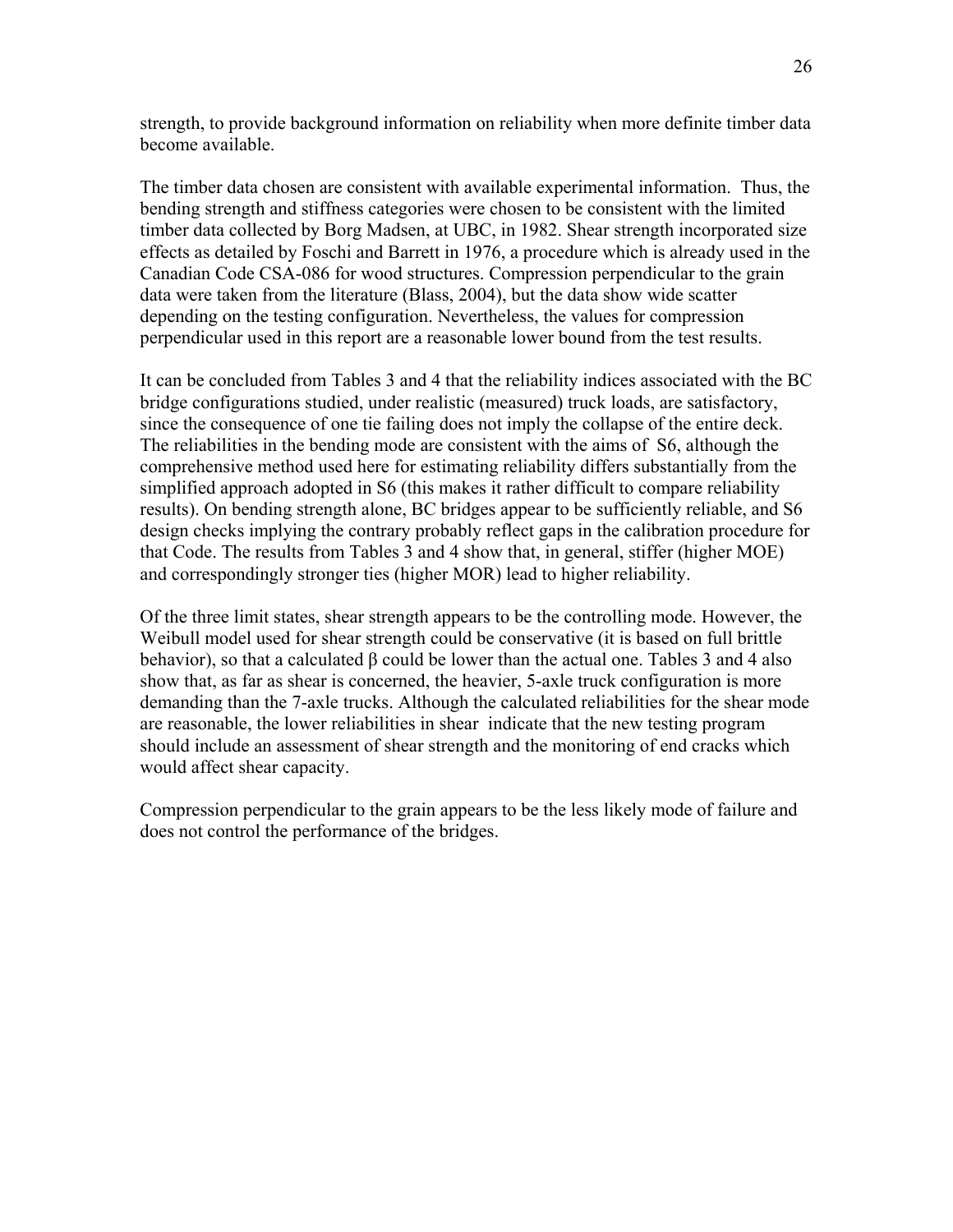## **7. References**

- Blass, H.J. and Gorlacher, R. 2004. "Compression Perpendicular to the Grain", Report, University of Karlsruhe, Karlsruhe, Germany.
- Buckland & Taylor Ltd., January 4 2003. "Design vehicle configuration analysis and CSA-S6-00 implication evaluation", a report to the Ministry of Forests, BC.
- Buckland & Taylor Ltd., November 19, 2003. "Design vehicle configuration analysis and CSA-S6-00 implication evaluation. Phase II", a report to the Ministry of Forests, BC.
- Buckland & Taylor Ltd., October 8, 2004. "Design vehicle configuration analysis and CSA-S6-00 implication evaluation. Phase III", a report to the Ministry of Forests, BC.
- Foschi, R.O. and Barrett, J.D. 1976. "Longitudinal Shear Strength of Douglas fir", *Canadian Journal of Civil Engineering*, Vol. 3, No.2, pp. 198-208.
- Foschi, R. et al. 2010. "RELAN: a general software for reliability analysis", Department of Civil Engineering, University of British Columbia, Vancouver, BC.
- Horyna, T., Foschi, R. and Ventura, C. 2001. "Response of Timber Bridges to *Journal of Bridge Engineering*, Vol.6, No.1, pp. 69-77. Traffic Loading",
- Madsen, B. and Stinson, T. 1982. "In-Grade Testing of Timber", Research Report, Department of Civil Engineering, University of British Columbia, Vancouver, BC.

Rotomly

Ricardo O. Foschi, P.Eng University of British Columbia Vancouver, BC Professor Emeritus Civil Engineering